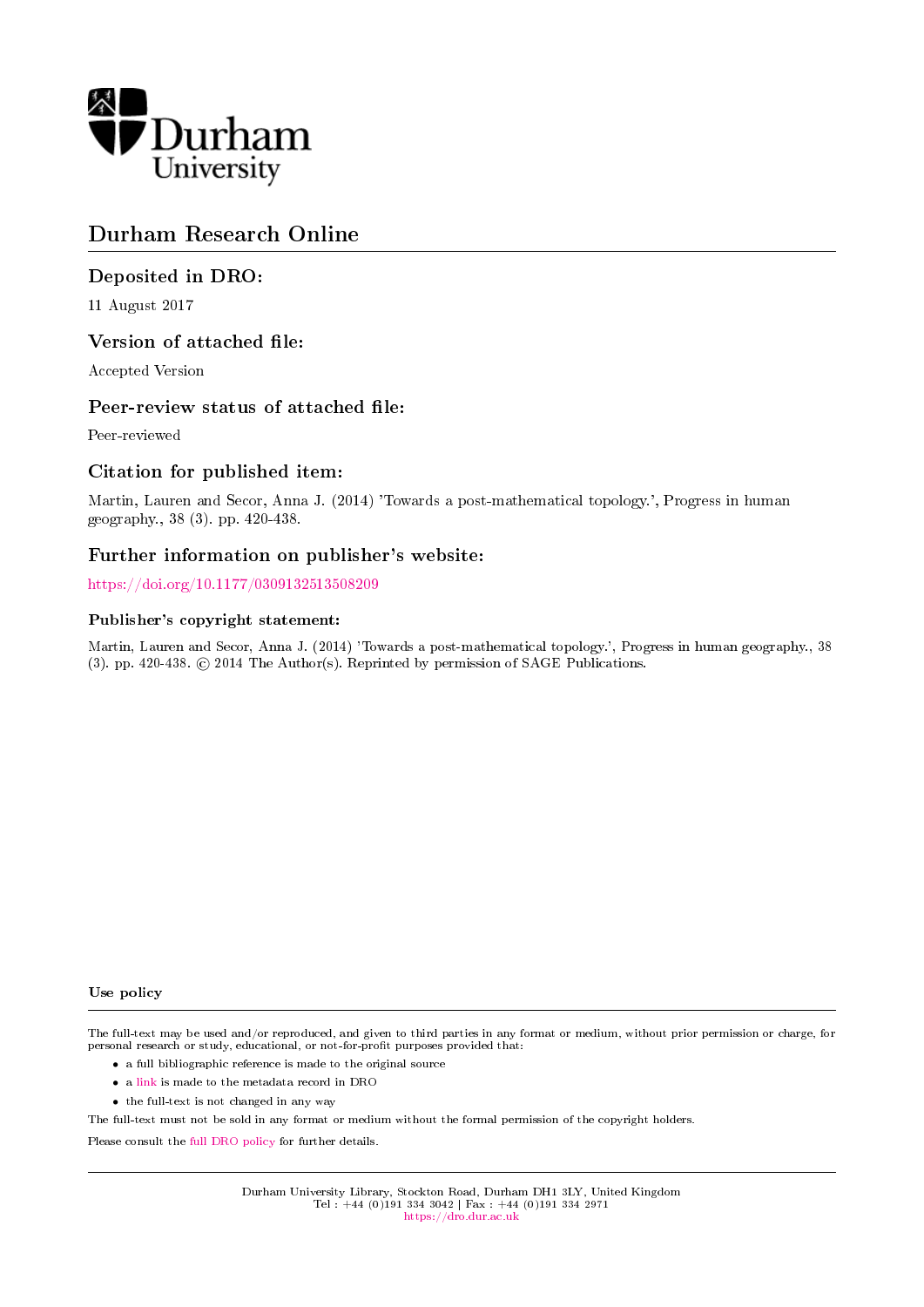# **Martin, Lauren & Secor, Anna J. Towards a post-mathematical topology. Progress in Human Geography. 2014; 38:420-438. DOI: 10.1177/0309132513508209**

#### **Pre-proof version.**

**Abstract:** This paper aims to bring clarity to the term topology as it has been deployed in human geography. We summarize the insights that geographers have garnered from thinking topologically about space and power. We find that many deployments of topology both overstretch topology's conceptual merit and limit its insights for spatial thinking. We show how topology, with its structuralist and modernist baggage, requires some theoretical reworking to be put to work by poststructuralist geographers. Our purpose is not to consolidate a specific topological approach for geographers, but to call for an ongoing consideration of what topology offers poststructuralist spatial theories.

**Keywords:** Mobius strip, post-structuralism, spatial theory, topography, topology

#### **Introduction**

Topology, it seems, is everywhere. A recent special issue on "Topologies of Culture" in *Theory, Culture, and Society* (29:4-5) includes articles from sociology, psychology, urban studies, philosophy, cultural studies, computer science, mathematics, and science and technology studies, while a *Space and Culture* (16:2) special issue on "Topological Sense-making" draws authors from performance studies, architecture, and media studies. Geographers, for their part, have characterized phenomena as diverse as borders, networks, computing, security, memory, power, cities, bodies and mobility as topological. What is the attraction of this term? Topological thinking holds, for many, the promise of a post-Euclidean spatial theory, a way of thinking about relationality, space, and movement beyond metrics, mapping, and calculation. Topology "can shed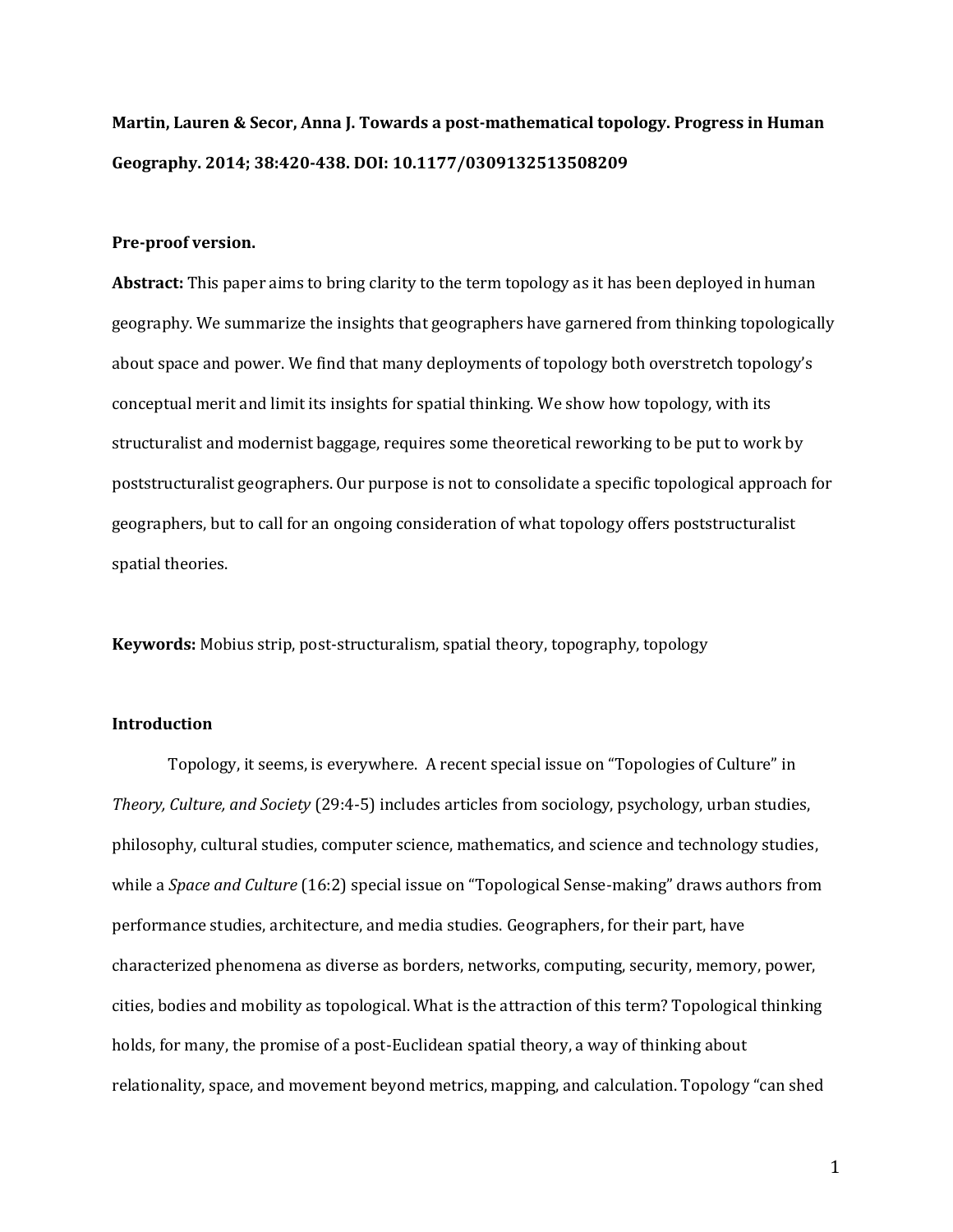new insight into familiar social science objects of research by mapping out how such objects change and how they relate, in this process, to other changing objects in multiple, relational spaces" and "provides the mental hand-holds for working with situations where relationships are changed, distanciated, collapsed or distorted, reshaping the 'diagram' one might draw of the situation" (Shields, 2012: 48). Topology is heralded both as a theoretical approach, and "a new order of spatio-temporal continuity for forms of economic, political, and cultural life" that represents "an ephochal transformation in the intersection between the form and content of cultural expression" (Lury et al., 2012: 4,5). Topology, we are told, is a new language, better suited for our current conjuncture: "The idiom of the topological offers a language for articulating the instabilities and fluctuations of state territory" (Harvey, 2012: 77), and overcomes the "limited ability of conventional geometric concepts to account for recent spatial shifts in the architecture of power" (Allen, 2011a: 284). Accompanied by a vocabulary of flows, deformations, twists, folds, torsions, severations, and cuts, topology captures, for example, how social relationships are remapped by information technology or how governments excise waiting zones from national territory. The diversity of this work is dizzying, while the significance of topology for geography today remains unclear.

In this article we ask what it is about topological thinking that attracts geographers, how geographers have thought with and through it, and what traction the concept may (or may not) have for theories of space and spatialization. Topology is not new to the discipline. Topology has been critical to the development of GIS software, for example, but what GI scientists do with topology has been of little interest to human geographers. In human geography, we find that there are many topologies with different analytic, ontological, and metaphorical implications. Topology is used as a metaphor, a heuristic device, an analytical approach, a figure, and an ontological relationship. Appropriating concepts from mathematics via diverse social theorists has produced, we think, a great deal of ambiguity about what geographers mean when they say that something is,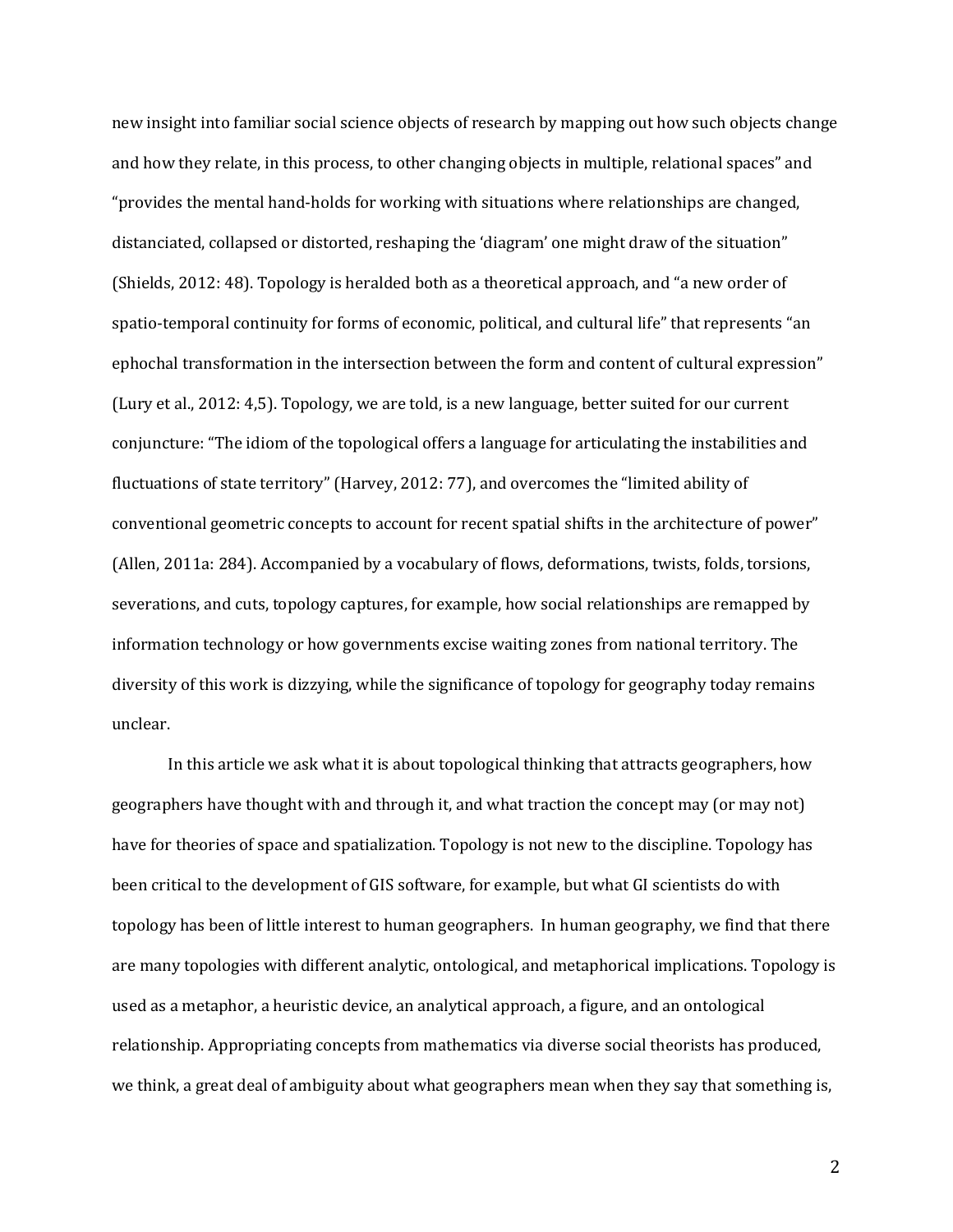becomes, or acts topologically. What precisely is being topological (an object, network, or process) has significant implications for geographers' theorizations of space, and for this reason we hope to bring some clarity to the term.

Topology's recent (re)emergence in human geography tracks from a range of social theorists and may be seen as part of a broader "mathematical turn" in critical social theory (Lash, 2012). Gilles Deleuze, Michel Foucault, Michel Serres, and Jacques Lacan, for example, have translated topology from a diverse field of mathematics, reformulated the concept and deployed it to new ends. Others, like Martin Hiedegger and Jeff Malpas, begin from the Greek notion of *topoi*  and place to theorize the ontotopology of being. This latter approach, in particular, offers a nonmathematical philosophical basis for conceptualizing socio-spatial ontologies, without reference to geometry, measurement, or calculation. Elaborating the implications of Heidegger's ontotopology for geography's theories of space is indeed a rich line of inquiry, but lies beyond the aims of this paper (and is taken up by others; Joronen, 2012, n.d.). We do think that much work remains to be done elaborating the philosophical grounding of topological approaches to space, particularly given philosophers' recent rethinking of concepts of space and place (e.g. Schatzki, 2002; Malpas, 1999, 2012a; Casey, 1993). We do not attempt, however, to review the emergence of topological thinking across social theory. Our aim is to critically review geographers' topological approaches to space, and so we limit ourselves to several prominent strands that trace their roots to mathematical topology.

Geographers have long borrowed, appropriated, and remade concepts from mathematics and many other fields. In their 1981 paper, for example, Agnew and Duncan argued that geographers have a habit of borrowing concepts without fully investigating the context and controversies of their original formulation. Massey (1999) argues that these appeals to other disciplines (particularly physics and so-called 'hard sciences') often seek to invoke a higher scientific authority, to lend geographic theory a patina of incontrovertible truth. Geographers have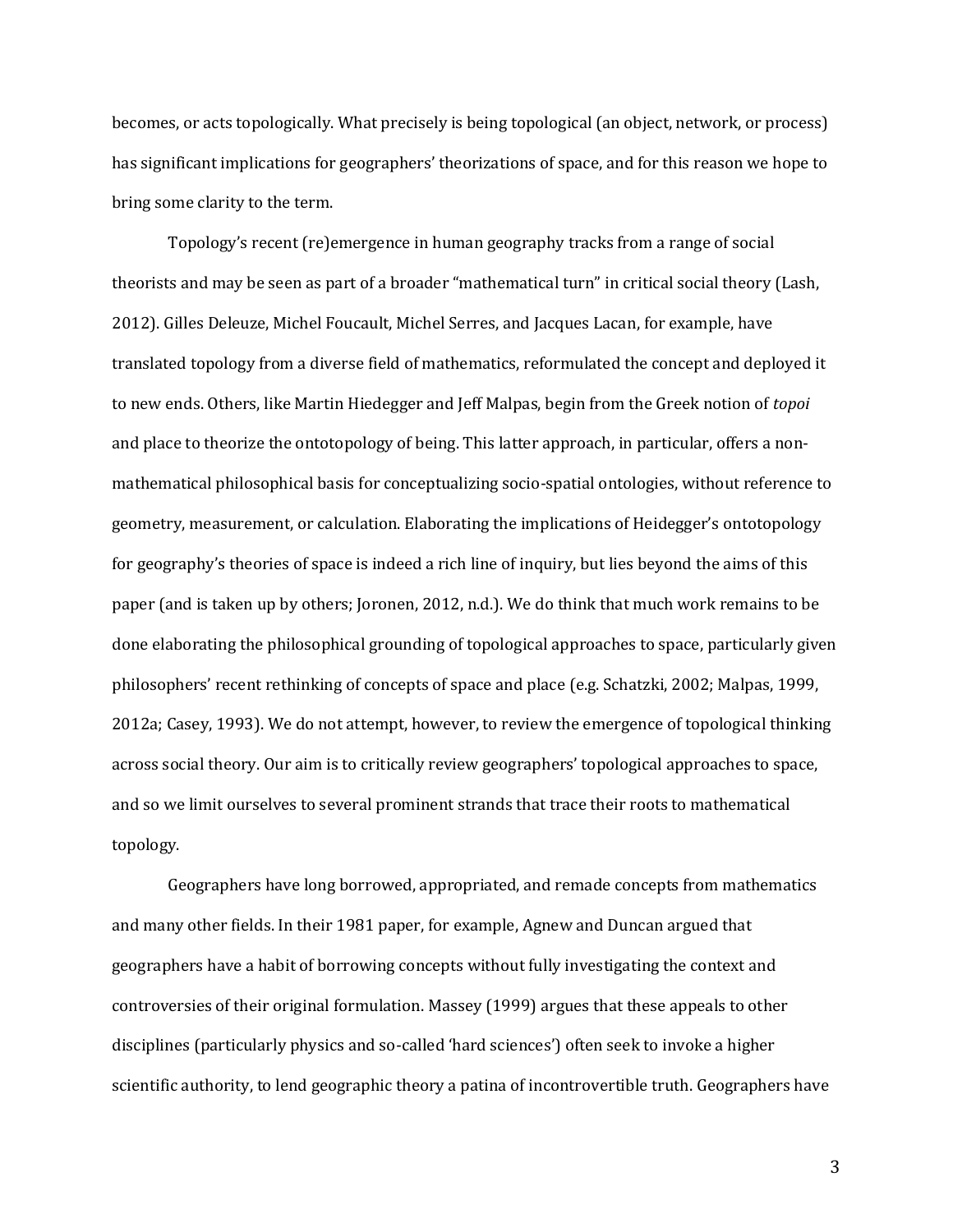also been on the other side of this trade, exporting cartographic metaphors to cultural studies in the late 1980s and early 1990s (Smith and Katz, 1993). Just as other disciplines' appropriations of spatial metaphors often work to depoliticize space (Massey, 1992), borrowed concepts smuggle with them ontological and epistemological assumptions that bear significant implications for geographers' understandings of space, the social, relationality, change, and power (Agnew and Duncan, 1981; Elden, 2011). Further, geographers are not alone in their susceptibility to the allure of science, as the current fashion for neuroscience in cultural studies and the humanities attests (e.g., Massumi, 2002; Connolly, 2002; Smail, 2008). In the wake of such enthusiasm, critics have argued that these appropriations are often partial and in service of extrinsic theoretical or ideological agendas (Leys, 2011; Sokol and Bricmont, 1998). And so, taking on a mathematically inspired topology does not come without risks.

Yet we do think that topology has something to offer geographers. If there is something that unites geographers' uses of topology, it is a move to conceptualize the dialectic between continual change and enduring relations. In the rest of the paper, we provide a brief introduction to mathematical topology, its introduction to the social sciences, and its recent uptake in critical social theory. Our aim is not to provide an exhaustive genealogy but to show that topological thinking has migrated from mathematics to human and social sciences. From there we review how human geographers are using topology to think about space in different ways. We find that geographers are attracted to topology because it provides a way of conceptualizing non-Euclidean space, but these approaches rely upon a problematic dichotomization of topographical versus topological space, wherein topography becomes an analog for fixity and topology for flow. In the third section, we unpack the theoretical implications of opposing topographical and topological space in this way. Specifically, we argue that invoking topology does not automatically allow us to avoid modern presumptions of subject and object as is often claimed. Rather, much theoretical work must be done to develop a poststructuralist topology. In the fourth section, we explore how we might do this by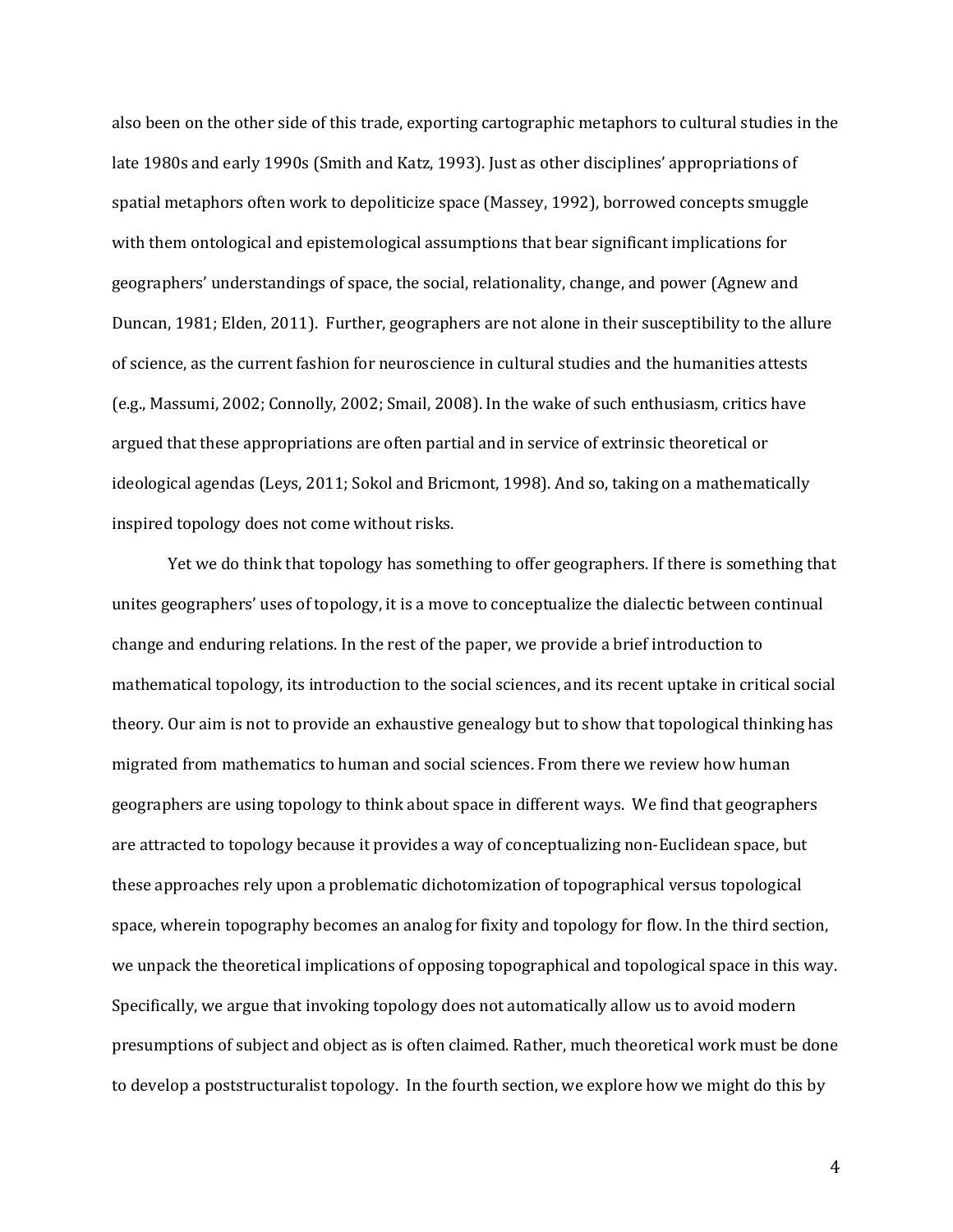presenting an argument for how topology allows human geographers to conceptualize immanent structure that remains open to new relations.

#### **From mathematical to post-mathematical topologies**

Topology is a broad branch of mathematics that has its roots in the 19th century studies of Carl Gauss (1777-1855), G.F.B. Reimann (1826-1866), and Felix Klein (1849-1925), thinkers whose work destabilized the sedimented assumptions of Euclidean geometry (Merzbach and Boyer, 2011). Reimann in particular generalized non-Euclidean geometry by showing that Euclidean space was not an absolute truth or scientific foundation. Instead of focusing on the Euclidean metric, Reimann urged the study of manifolds of any number of dimensions and with different curvatures; and indeed, Reimann's insights in this regard made the theory of relativity possible (Merzbach and Boyer, 2011; Jammer, 1969). Topology, however, did not become its own branch of study until the end of the 19th century and beginning of the 20th, when Henri Poincare (1854-1912) systematically developed and elaborated concepts derived from Reimann and others in his study of analysis situs, or combinatorial topology, "the study of intrinsic qualitative aspects of spatial configurations that remain invariant under continuous one-to-one transformations" (Merzbach and Boyer, 2011: 553). For example, a circle, a square and a triangle can all be deformed into one another without cutting or adding to the figure. Likewise, a coffee cup and a donut are topologically equivalent, both of them being 3-dimensional surfaces with one hole (the handle/the donut hole).

Topologists thus treat figures as manifolds – spaces whose coordinates are not extrinsic, as in a line embedded within Cartesian grid, but rather intrinsic to the surface itself – and focus on what aspects of a figure remain constant (such as the figure's dimensionality, or number of edges) when the surface is bent, stretched, rotated, but not cut or augmented. While many consider Poincare the founder of topology, the field is diverse in its orientations, and others point to other origins, such as the set theory of Cantor (1845-1918). Indeed, twentieth century mathematicians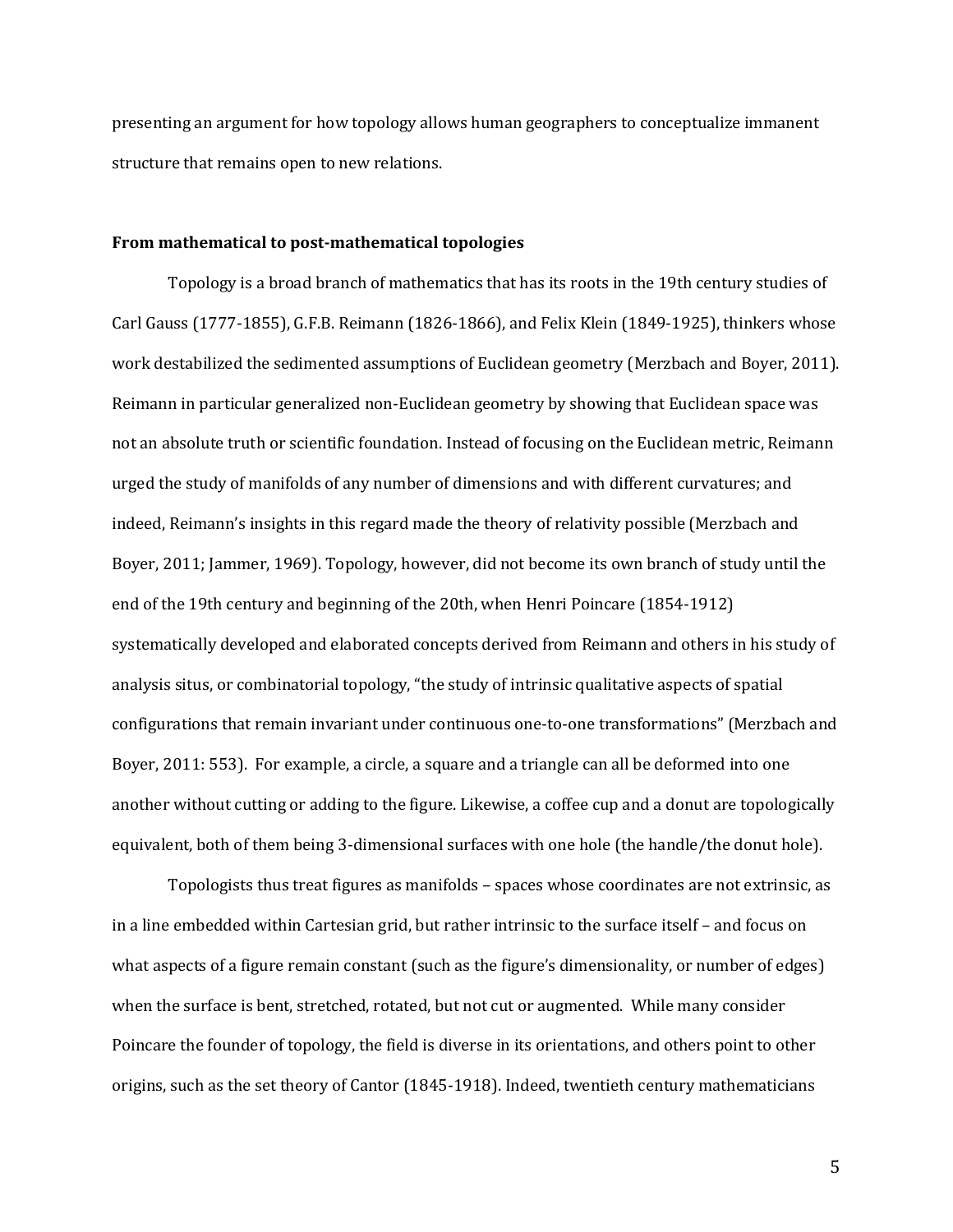such as L.E.J. Brouer (1881- 1966) and Hermann Weyl (1885-1955) brought set-point topology together with Poincare's analysis situs. Among other insights, point-set topology focuses on continuity, connectedness, and compactness and derives from set theory the principle that the relations among the elements, rather than the nature of the elements themselves, are the important aspects of a topological space.

 Given that challenges to the hegemony of Euclidean geometry have been percolating in mathematics for almost two centuries, it is not surprising that topology found its way into social and human sciences in the first half of the twentieth century. Anssi Paasi (2011a) points to sociologist Lundberg's use of topology in his text, *The Foundation of Sociology* (1939). Paasi quotes an extended passage that demonstrates that Lundberg turned to topology, and especially Reimann's idea of the manifold, to suggest that space could be understood in terms of the qualitative social relations that compose it (characterized in terms of connection) rather than (merely) in terms of distance. As Paasi argues, Lundberg was a "neopositivist" who "strived to make sociology a science in the spirit of law-seeking physical sciences" (2011a: 300). During the high point of quantitative geography and after, geographers too have turned to topology in their search for a mathematical language that would capture the spatial, social, and cultural structures of urban life (Atkin et al., 1971; Yeats, 2001).

Likewise during this period, topology (which was having a heyday in US mathematics departments) was picked up by the Gestalt school psychologist, Kurt Lewin, who argued for an understanding of the relationship between the person and his environment as a topological "life space" in his *Principles in Topological Psychology* (1936). Lewin's treatise was an attempt to establish topology as the basis for a truly scientific psychology -- though contemporaneous reviews of the book show that the psychological community was duly skeptical of the project, with one critic pointing out that "the mathematical symbols add no transcendent conceptual quality to the simpler verbal characterization," and "the unambiguity of the mathematics does not guarantee the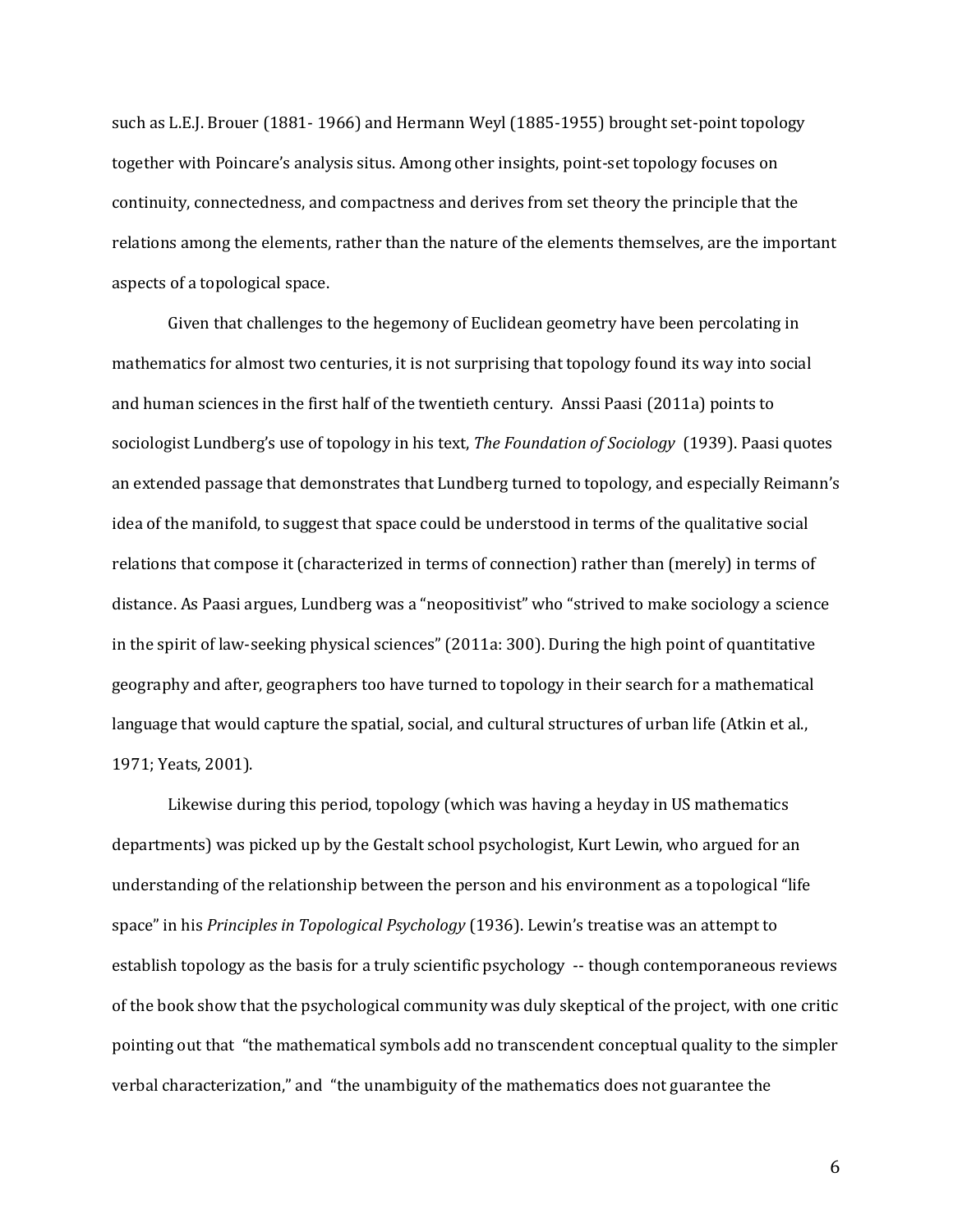unambiguity of the underlying psychological relationships" (Garrett, 1939, p. 517). Importantly, for both Lundberg and Lewin, topology was a way to make more scientific claims in the study of social relations.

Topology's more recent resurgence in critical human geography and other social sciences has a different flavor than the topology of the early to mid-twentieth century scholars who enlisted mathematics in the hope of bringing greater scientific rigor to their fields. Topology has become a poststructuralist buzzword, associated more with the flux of the Deleuzian virtual than with any élan of positivist precision. It is part of the broader rethinking of space as relationally constituted in critical human geography, as well (Amin, 2002; Lefebvre, 1991; Massey, 2005; Paasi, 2011b; Thrift, 2006). Insofar as Lacan and Deleuze use topology to place the subject within the space of the object rather than in a position of transcendence, theirs is more accurately termed a "post-mathematical topology" (Rosen, 2006:13; Secor, 2013). Our review considers topology in geography in these terms – not as an application of mathematical topology to social scientific inquiry, but as part of the development of a post-mathematical topology that is less concerned with fidelity to mathematical principles than with articulating a poststructuralist idea of space.

#### **Geography's topologies**

Much of the work on topology in geography has been associated with Actor-Network Theory (ANT) and draws from Serres' and Deleuze's topological imaginations (Latour, 1987; 2005; Callon, 1986). Topology for Serres accounts for the "multiple proliferations of spaces" that are populated by embodied subjects such as: "the Euclidean house, the street and its network, the open and closed garden, the church or the enclosed spaces of the sacred, the school and its spatial varieties containing fixed points, and the complex ensemble of flow-charts, those of language, of the factory, of the family, of the political party, and so forth" (Serres, 1982: 44-5; see also Serres, 1972). In fact, topology is important throughout Serres' work, not only as a way of conceptualizing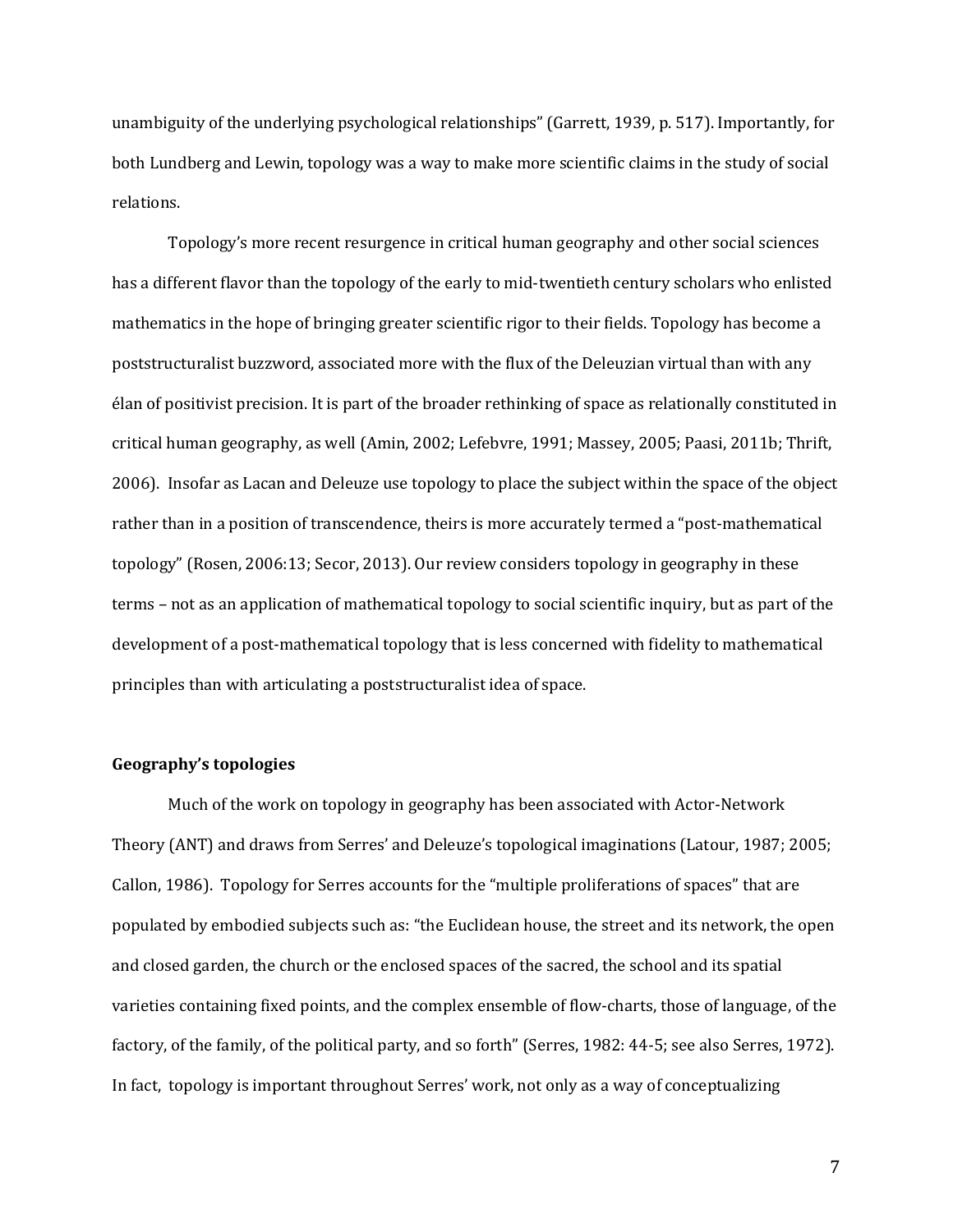multiple space-times (Connor, 2004). Serres uses topology as a method of analyzing texts. Just as mathematical topology does not impose an external metric system on a spatial form, but looks for rules of transformation within the topological figure itself, Serres argues that the rules for deciphering knowledge systems come from within those ordering systems themselves (Serres, 1982). Each contains its own spatial ontology, its own rhythms, its own theories of matter, systems of circulation, and rules of exchange. The problem, for Serres, is "to find the single space or the set of operators by which these spatial varieties in impractical, inconceivable vicinity will be joined together" (ibid., 51). Not only does this approach level the authoritative hierarchies of truth-making between, for example, science and literature, but it offers a shift in analytic perspective. In a move picked up by ANT scholars and a number of geographers, Serres proposes that we look for the endemic rules of connection and disconnection within a network or field of circulation, for the invariant structures that come to be repeated, whether within a piece of literature (e.g. *Don Juan*) or between field of philosophy and science (see Brown 2002 for a review; Serres and Latour, 1995). It is in this sense that Serres thinks of his work as structural, arguing that topology is the "true structuralism" (Serres and Latour, 1995: 35-6).

For both Serres and Deleuze, topology is invoked to unseat the primacy of Euclidean space and to assert a multiplicity of spaces. As Manuel DeLanda influentially laid out in his *Intensive Science and Virtual Philosophy* (2002), Deleuze's concept of multiplicity is related to the manifold, a space of some number of dimensions whose coordinates are intrinsic to it (rather than indexed to an extrinsic grid). For Deleuze, the manifold or multiplicity is understood as a nonmetric, continuous space within which a given topological figure at a given instant of time is but a single point. Such an understanding of the manifold goes beyond the basic topological definition of a manifold as a specific surface (e.g. a circle is a one-dimensional manifold, a torus or a Klein bottle is a two dimensional manifold) to draw on theories of configural space (or state space) in which the manifold is the space of all possible states. The Deleuzian manifold is thus a virtual continuum of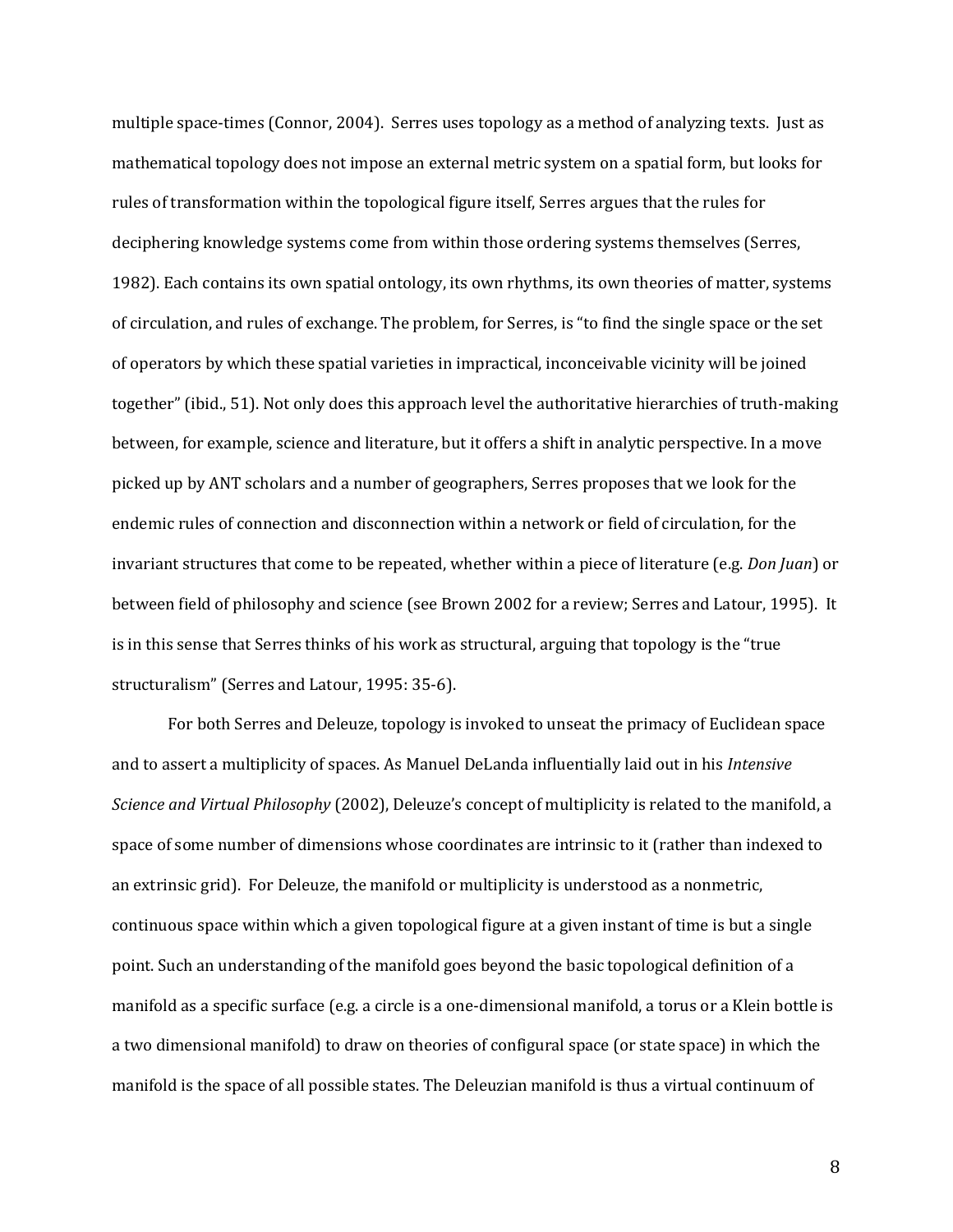topological transformations, of becoming, that gives rise to differentiated multiplicities of Euclidean and non-Euclidean spaces. Deleuze's purpose here is to rethink the ontological relationships between space, representation, and the material world, and to destroy the appeal to transcendent universal space on which cartographic representation relies. For Deleuze (1990, 1993; Deleuze and Guattari, 1987), conceptualizing space topologically is crucial to his spatial ontology.

Though their differences are rife, ANT and others drawing on Serres and Deleuze build upon the insight that spaces are multiple, processual, relational, and without a transcendent metric. Annemarie Mol and John Law deploy topology to argue for a multiplicity of social spaces with variable logics and dimensionalities (Mol and Law, 1994; Law and Mol, 2001). Just as Reimann's argument for the study of curved metric spaces laid the groundwork for the general theory of relativity in physics, Mol and Law show that topology can enable the apprehension of "different kinds of space in which different 'operations' take place" (Mol and Law, 1994: 643). They suggest three different operative topologies for understanding the social space of anemia – that of the region (bounded clusters), the network (distance as a function of relations between elements), and the fluid (flowing, mixing, and leaking) (Mol and Law 1994). In a later paper, Law and Mol (2001) explain Latour's idea of the "immutable mobile" in terms of an object's dual inscription in Euclidean (regional) and relational (network) space: an object may move in Euclidean space but be immobile in network space, so long as the relations that define it are sustained. As they did in their previous essay on anemia, Law and Mol once again move beyond ANT's focus on the regional and the network to suggest that other non-Euclidean topologies may be useful to get beyond "the network metaphor which links an appreciation of relationality to a specific image of connectivity" (Law and Mol, 2001: 613). Thus once again they introduce other topological figures with different rules for continuity and change, such as fluid spaces, in which any continuity is dependent upon gradual change, and a fire, in which continuity is an effect of constant, abrupt change and the "flickering relationship between absence and presence" (Law and Mol, 2001: 615). Other scholars have built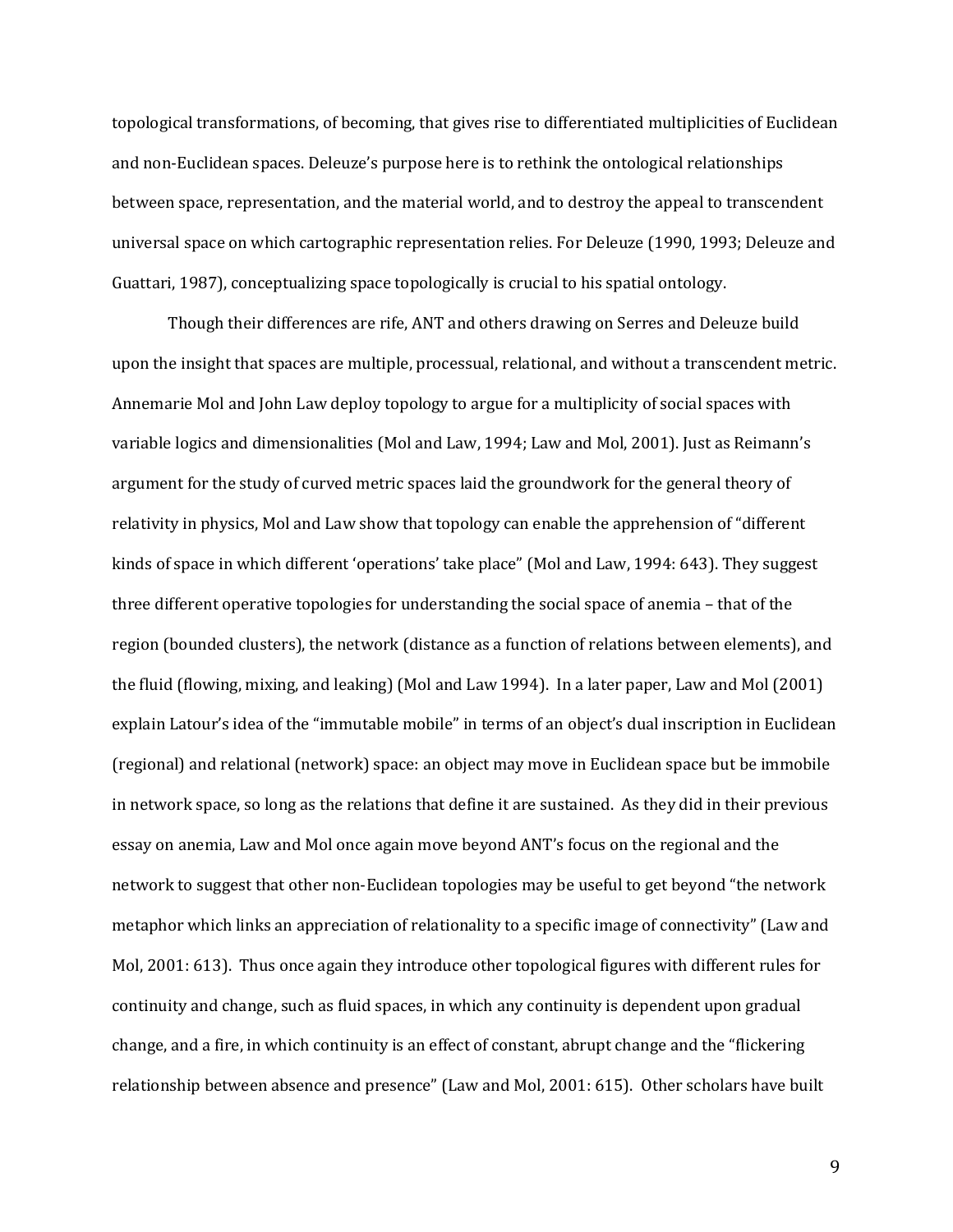upon this approach, both by applying fire and fluid topologies in their own analyses and suggesting yet other kinds of spaces, such as smoke or gel topologies (Moreira, 2004; Sheller, 2004).

Law and Mol and others have thus used the topological insight of the manifold – of there being a multiplicity of spaces within which specific rules for continuity and transformation obtain – to generate creative new ideas about how social space works. In a similar fashion, Whatmore and Thorne (1998) deploy topology in their analysis of the overlapping, coexisting commercial and wildlife networks. Just as Law and Mol argue that different kinds of connectivity and relation produce different spaces, Whatmore and Thorne argue that wildlife networks are "fluid topologies" that result from relational, heterogeneous networks, each with their own spatial and temporal modes of ordering. Conceptualizing wildlife in this way refigures the relations of interiority and exteriority that have defined human and animal, thus offering an explicit critique of classificatory knowledge practices that dominate contemporary wildlife ecology. Arguably, these alternative spatialities permit more nuanced analyses of the dialectics of absence and presence and the complexity of connections than either commonsensical (mostly Euclidean) or network topologies allow (Callon and Law, 2004). These scholars' work is clearly post-mathematical; topology here is an inspiration, but the specifics of mathematical topology are left far behind. Despite the fertility of these new spatial imaginaries, however, the sheer scope of these alternative topologies (fluid, fire, gel or smoke) raises the possibility that their full potential for the development of spatial thinking may be lost in their endless proliferation. To move spatial theory somewhere, our theories need to be able to build on one another, rather than continually producing new terms (Paasi, 2011b).

The suggestion of multiple topologies aside, ANT-influenced scholars often work with a simpler binary between intensive (qualitative, topological) and extensive (metric) relations. For these scholars, Deleuze's virtual continuum is topological, while discrete points, regions, or territories are seen as temporary stabilizations of generative topological processes (Murdoch, 2006). Thus, rather than defining particular topological spaces in terms of specific logics and modes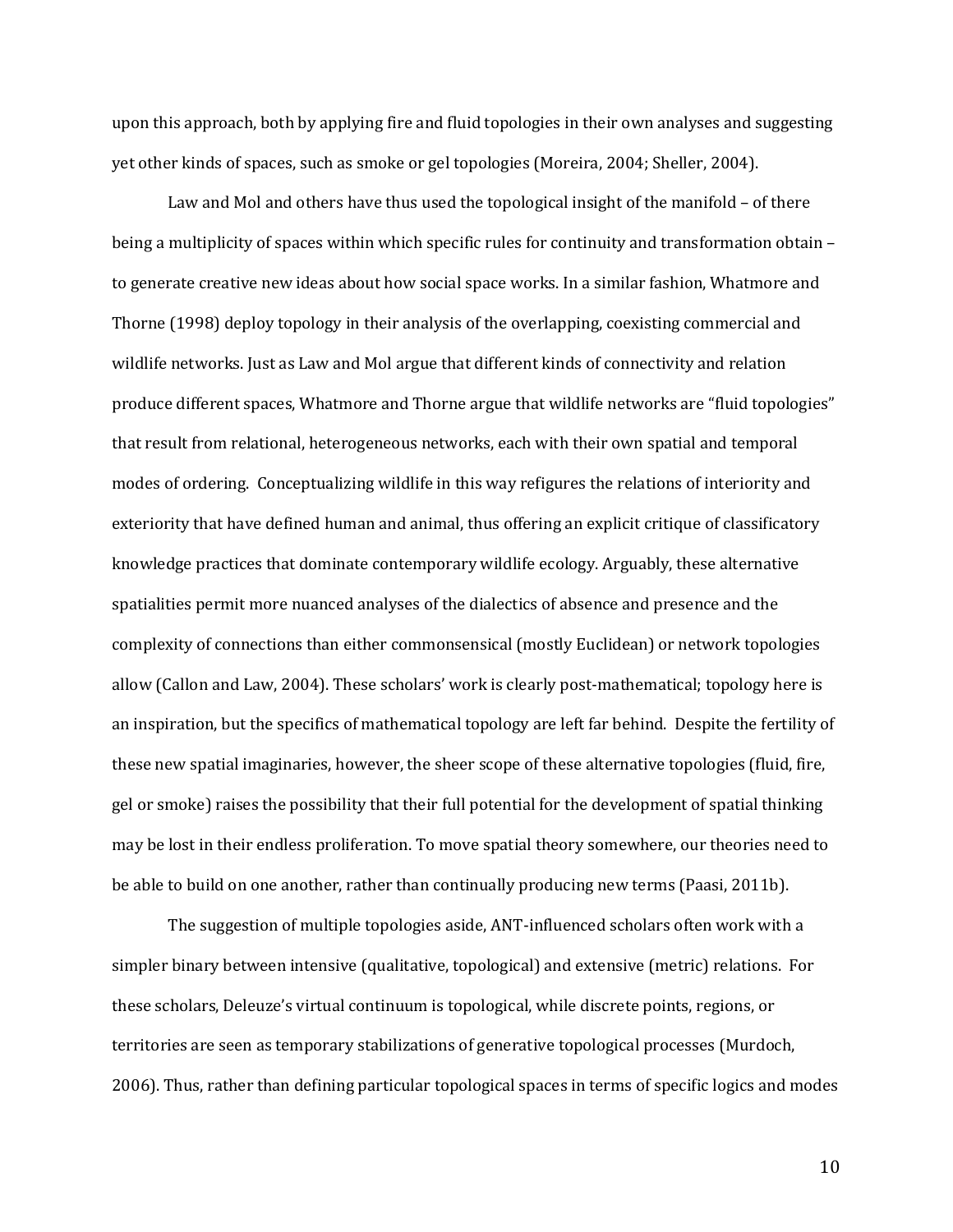of connectivity, those working in this mode tend to equate topology with the virtual field of movement, flux, and emergence (Deleuze and Guattari, 1987). Privileging this "topological hyperspace" (Massumi, 2002: 185) as the virtual multiplicity out of which extensive geographies are differentiated, geographers drawing on ANT have variously argued that size, scale, cities, and even space itself are "network effects," arrested snapshots of intensive topological becoming (Thrift, 1993; Latham, 2002; Murdoch, 2006). John Allen, for example, argues that intensive power relations generate a certain power-geometry; he writes, "Distanciated ties and real-time connections are not understood as lines on a map which cut across territories, but rather as intensive relationships which create the distances between powerful and not so powerful actors," (Allen, 2011a). In the same vein, Hinchcliffe et al. (2012) critique the geometrical and Euclidean conceptions of disease, which demonstrate a will to enclose 'clean' territories from diseased ones, in favor of a relational, topological "diagram" of "an entangled interplay of environment, hosts, pathogens and humans" (8). For them, topology is deployed to disrupt commonsensical assumptions about distance and proximity, past and present.

Matthew Hannah's work on geographical imaginations of terrorism, though in a different register than Allen's (and indexed to Foucault rather than to Latour and Serres), resonates with Allen's ideas about how subjects' affective capacities may be spatially extended. Hannah (2006) contrasts subjects whose everyday activities he defines as "proportional-point topologies," in which the subject's ability to affect her material surroundings is constrained and predictable, to terrorists, whose sphere of effective action is much wider than ordinary individuals'. Terrorists perform what he names an "expanding-point topology," because they enact "damaging expansion of the scale of impacts of a person or object far beyond its normally modest sphere of expected effects" (Hannah, 2006: 628). For Hannah, these topologies define the spatio-temporal ontology through which biopolitical subjects are made legible and normalized, and it is the abnormality of terrorism's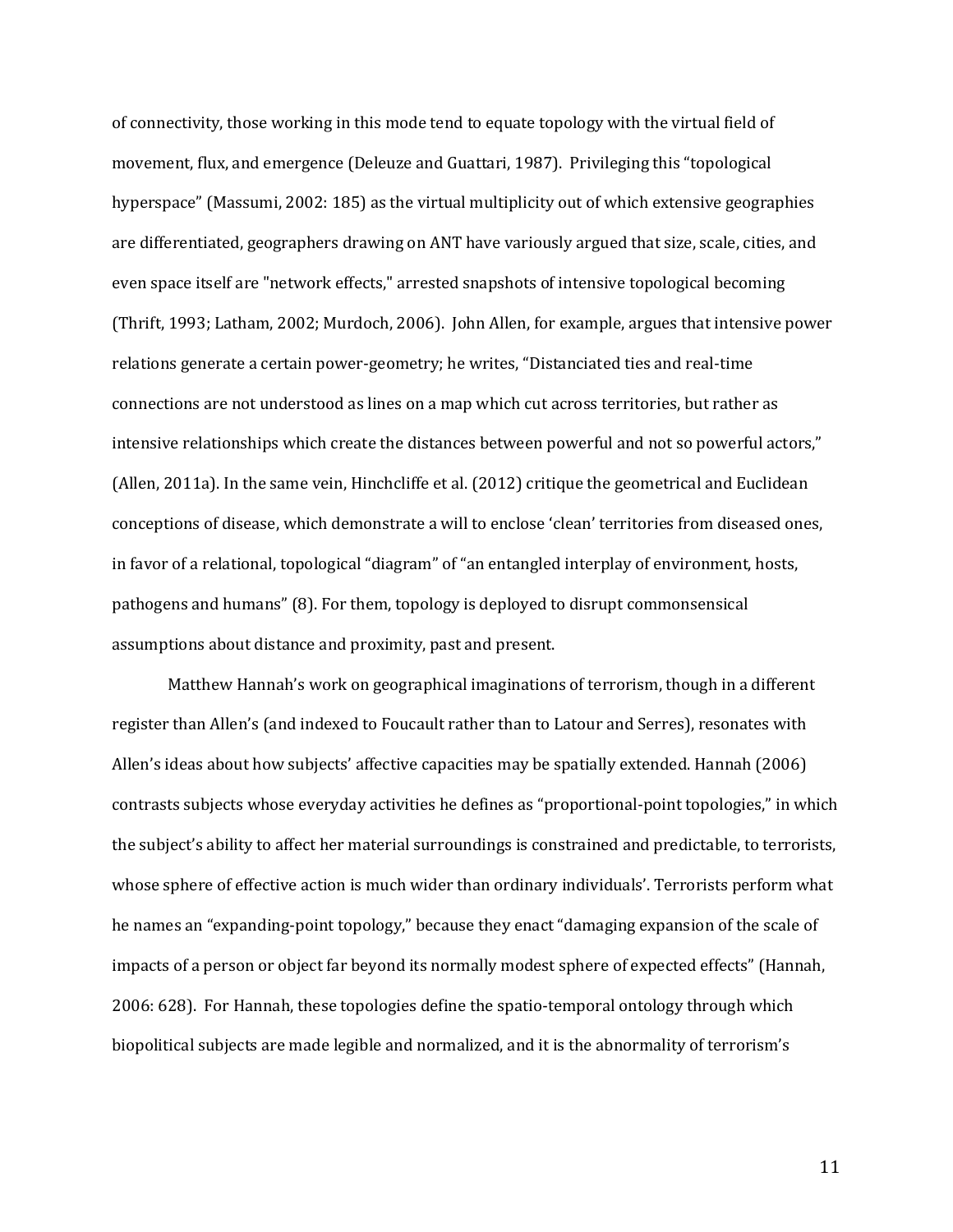expanding-point topology that justifies extreme responses like torture, rendition, and indefinite detention.

Topology's field of deployment in geography is not cut from a single fabric. Other geographers have engaged with topology drawing on Giorgio Agamben's work on sovereignty and the space of exception. Agamben's topological imagination focuses on "the sovereign exception," which he argues is "the fundamental localization (Ortung), which does not limit itself to distinguishing what is inside from what is outside but instead traces a threshold (state of exception) between the two, on the basis of which outside and inside, the normal situation and chaos, enter into those complex topological relations that make the validity of the juridical order possible" (Agamben, 1998: 19). The shape of "those complex topological relations" is given by the camp, the "hidden matrix of the political space in which we are still living" (Agamben, 1998: 175). For this reason, Agamben writes, "we must admit that we find ourselves virtually in the presence of a camp every time such a structure is created, independent of the kinds of crime that are committed there and whatever its denomination and specific topography...[I]t is this structure of the camp that we must learn to recognize in all its metamorphoses" (Agamben, 1998: 174-175).

The movement between sovereignty's topological figure and the material localizations of spaces of exception in Agamben's work has inspired two slightly different emphases: 1) sovereignty's topology as a process that structures the materialization of specific manifestations of spaces of exception; 2) the theorization of the camp as a threshold and zone of indistinction between inclusion and exclusion. The former approach parallels the Deleuzian work noted above in that (material) spatial formations emerge from (virtual) topological processes. However, while the Deleuzian approach frames the topological as a "space of spaces," or a manifold in which any potential topological figure is but a point, those following Agamben focus on *one specific* topological figure (the Mobius inclusion/exclusion of sovereignty) from which a particular kind of space (the camp) is manifest. For example, for Mountz (2011), sovereignty's topology produces "distinct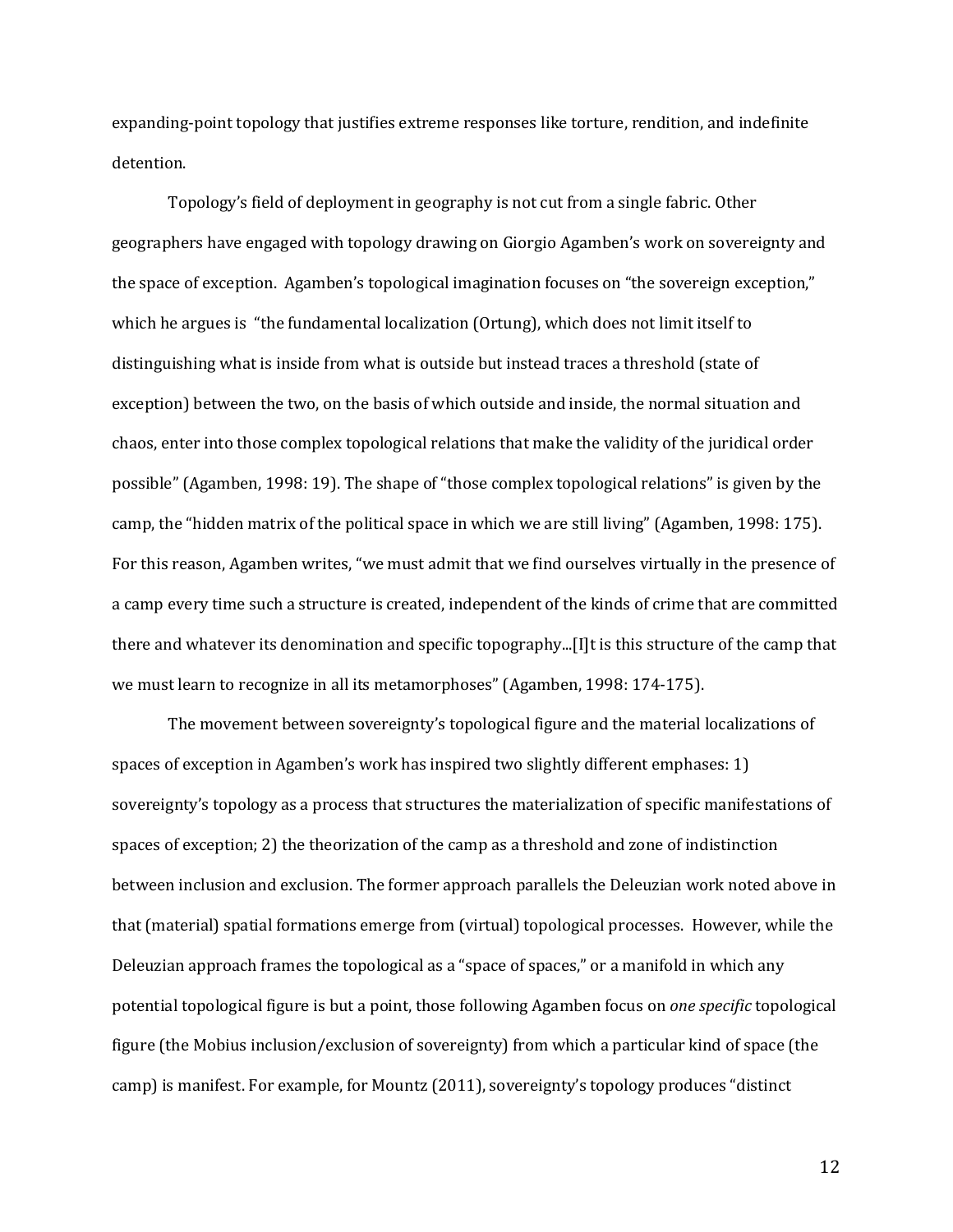material topographies of exclusion," against which she mobilizes a feminist counter-topography of cross-border solidarity. In this way, sovereign topology works as a process producing specific material geographies.

In their analysis of Auschwitz' spatial orderings, however, Giaccaria and Minca (2011) emphasize the camp as a threshold. Rather than producing the fixed coordinates of the camp, topology for Giaccaria and Minca necessarily erupts from the Nazi's failure to secure the camp as a seamless, rational order. For them, Nazi spatial planning attempted to materialize calculative rationality, imbued with ideologies valorizing pre-modern Germany, in the camp. Yet the completion of the camp's project required certain zones of ambiguity: 'Mexico', a sub-camp in which detainees were never entered in rolls; and the comingling of civic and camp administration. "In and on that threshold, in fact, the calculative and topographical aspirations of the Nazi project meet a crucial limit and a real challenge, and open up to the irruption of the topological" (Giaccaria and Minca, 2011: 4). In this way, "the topological spatialities of the camp-as-a-threshold" thereby become "a constitutive element of the overall biopolitical Nazi project of 'protective custody' and extermination." Gregory (2006) finds a similar inspiration in this aspect of Agamben's work. Tracing Israel's reordering of Palestinian time-space across technical, cultural, and political juridical registers, he links cartographic representation of Palestinian land to discourses of civilization and barbarism to the internal banishment of Palestinian citizens. In a series of moves, Palestinian national space has been splintered, he argues, first through "a series of severations in Euclidean space" (Gregory, 2006: 123) and then through a "violent fragmentation and recombination of time and space" (132). For Gregory, these deformations of Palestinian daily life, these torsions of time and space, constitute the space of exception's zone of indistinction (124).

For Gregory or Giaccaria and Minca, topological and topographical spatialities operate according to different logics and these spatial logics are brought into tension in the camp-asthreshold. For Mountz (2011), in contrast, detaining asylum-seekers in extra-territorial detention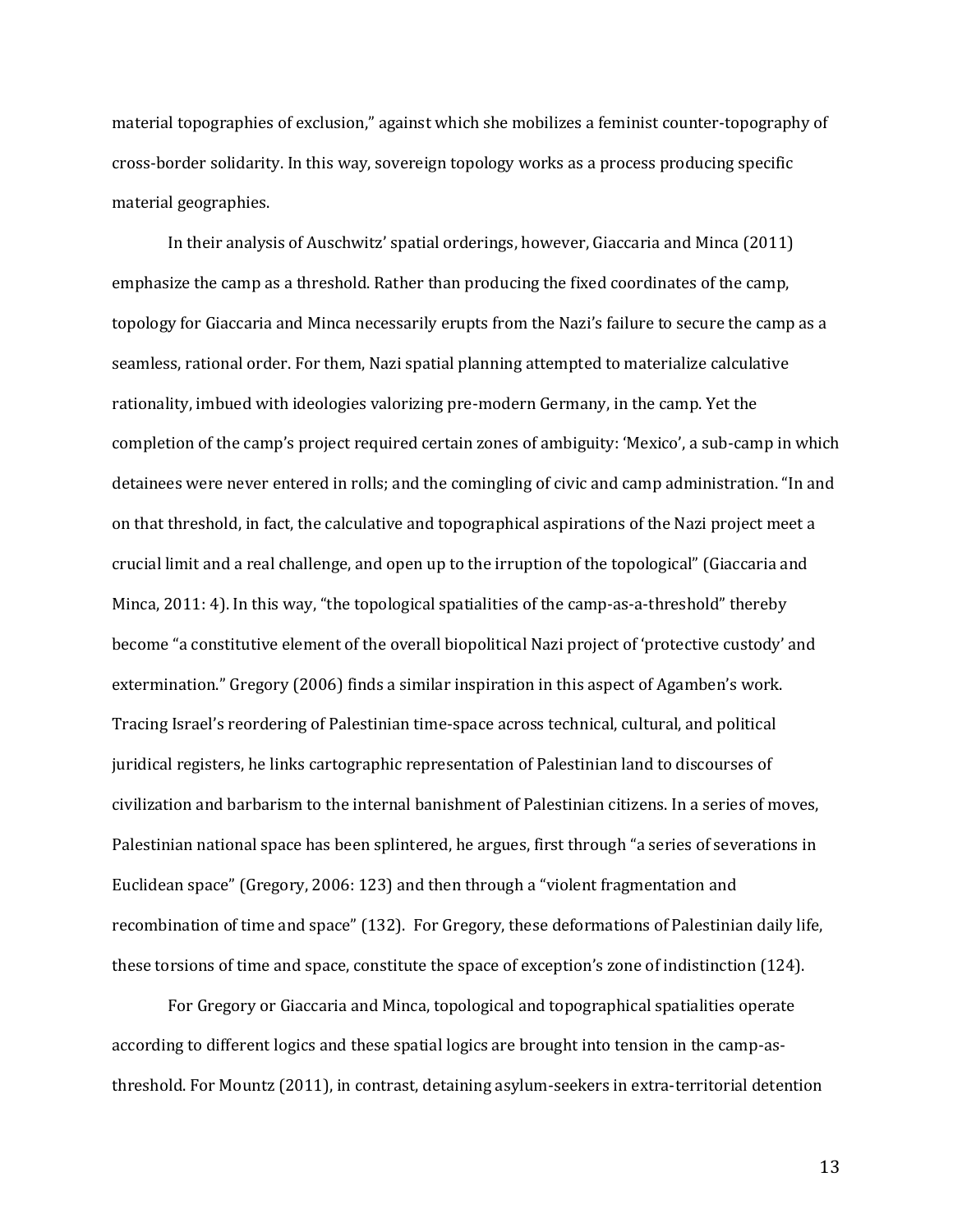centers is the spatial expression of sovereignty's topology. Likewise, Belcher et al. (2008) contrast the topology of the exception, in which the law and its suspension become indistinguishable, to the "topographical juridical-territorial order" that it produces. On the surface, these may seem to be semantic differences, but as we will discuss in more detail below, topology's relationship to topography has significant implications for topology's specific potential for theories of space.

While they emphasize different aspects of Agamben's topological conception of sovereignty, Mountz, Giaccaria and Minca share an interest in how state governments manipulate cartographic boundaries in order to strip detainees of rights. Didier Bigo garners similar insights, but does not rely on Agamben's topological sensibility. Bigo (2001) argues that securitization weaves together the government of internal and external threats, metaphorically represented as a Mobius strip on which inside and outside run seamlessly together. For Bigo, the Mobius strip provides a figure through which to understand "the transversal dispositif" that connects "previously unconnected conceptual worlds—internal security, external security, war and conflict, and crime and delinquency" (Bigo 2008: 30). Bigo's Mobius strip metaphor has been widely cited to describe how contemporary border security practices blur boundaries between inside and outside. This blurring of the border is often accompanied by analyses of a mobile border, a deterritorialized border that is no longer marginal but "transported into the middle of political space" (Balibar, 2004: 109). For Mezzadra and Nielson, these interiorized borders "could be said to work as topological functions, which at once connect and divide, cross and cut political space, include and exclude" (Mezzadra and Nielson, 2012: 63). Thus for Mezzadra and Nielson, borders are not topological in an Agambenian sense; the camp is not the defining figure shaping border practices for them. Instead, topological borders operate through "differential inclusion," the filtering and selecting out of preferred and risky subjects and the distribution of citizenship benefits according to hierarchies of labor market skill-levels (see also Mezzadra, 2011). It is through specific bordering practices, such as excision, externalization, and points-based immigration systems that states experiment with how "the timing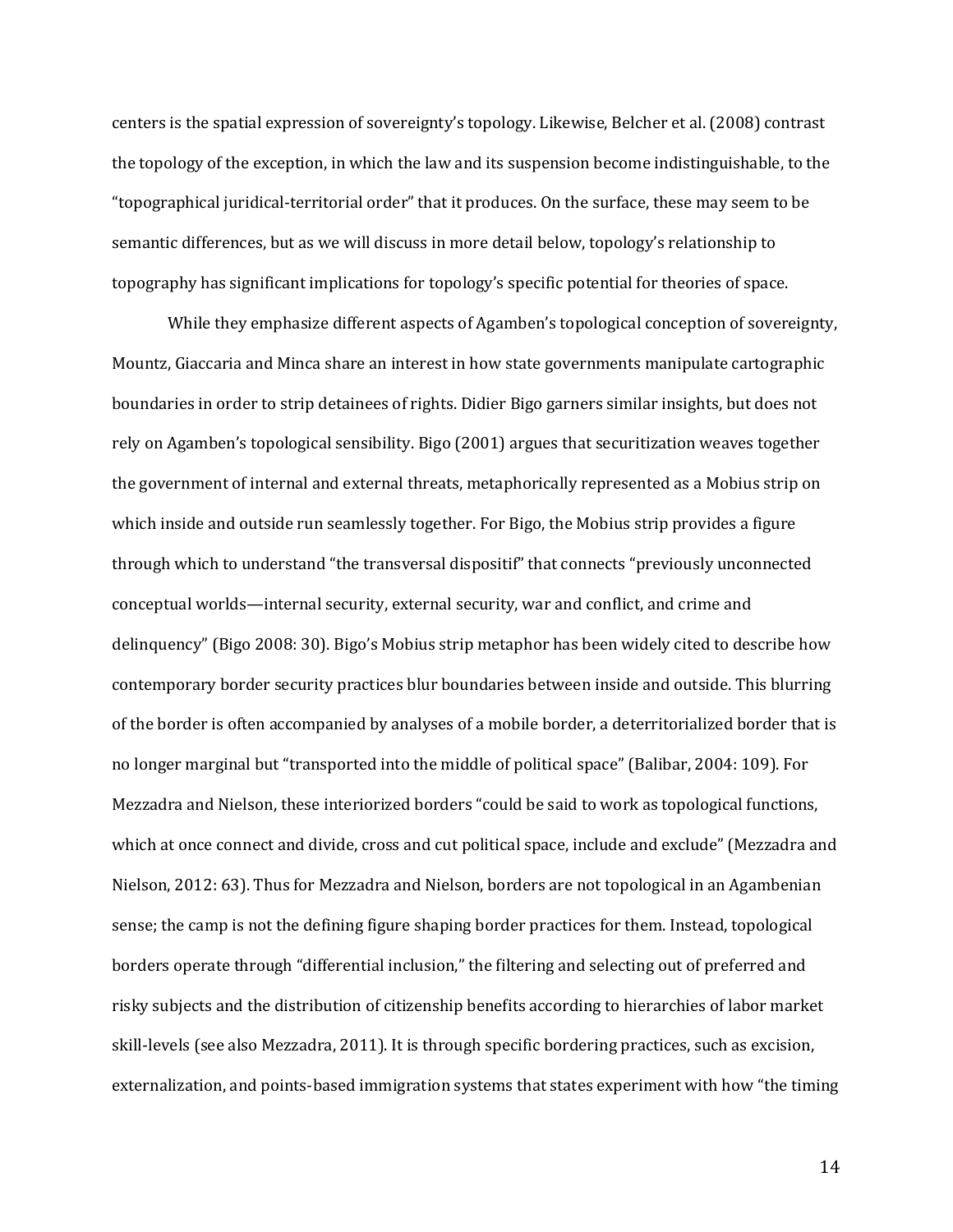and tempo of migration can be more precisely regulated" through "degrees of internality and externality" (Mezzadra and Nielson, 2012: 68). For many border scholars, then, topological figures like the Mobius strip have offered useful metaphors for conceptualizing paradoxical relationships between law, security, and territory. In contrast, Mezzadra and Nielson argue that the spectrum of bordering practices themselves operate topologically, so that topology is not merely a heuristic device, but the current ontological situation.

Given the diversity of scholarship sketched here, what is the status of topology in geography? Is the discourse on topology ontological (suggesting that being's spatiality is topological), epistemological (suggesting that topological language works as an analytic tool, a heuristic or even a metaphor), or empirically descriptive (aptly representing emergent phenomenon such as time-space compression, the blurring of boundaries, and new forms of connectivity)? In other words, is topology useful because it helps us to explain what space is or how space works (in all times and places), or is it useful because it corresponds to the dominant trends of our current historical conjuncture? Reading across the texts we have reviewed here and others as well, it appears that there is a diversity of (mostly implicit) positions on this question. For Deleuzian topologists, the manifold includes a multiplicity of Euclidean and non-Euclidean spaces. For Law and Mol (1994, 2001), topological figures describe different arrangements of connectivity and change that create social spaces. For Allen (2011a, 2011b) and Hannah (2006), topology allows us to conceptualize how certain actors have effects at or in spite of distance. For Agambenian and border scholars, topological figures of the camp and the Mobius strip capture reconfiguring relationships between interiority and exteriority. And for still others, topology is one form of spatial logic, to be analyzed for its material and discursive effects. The matter is made all the more confusing by those that argue that the spread of mathematical topology in computing has occurred alongside cultural theory's becoming-topological (Lury et al., 2012; Shields, 2012). What is at stake for geographers, we think, is the clarity and precision of our theories of space.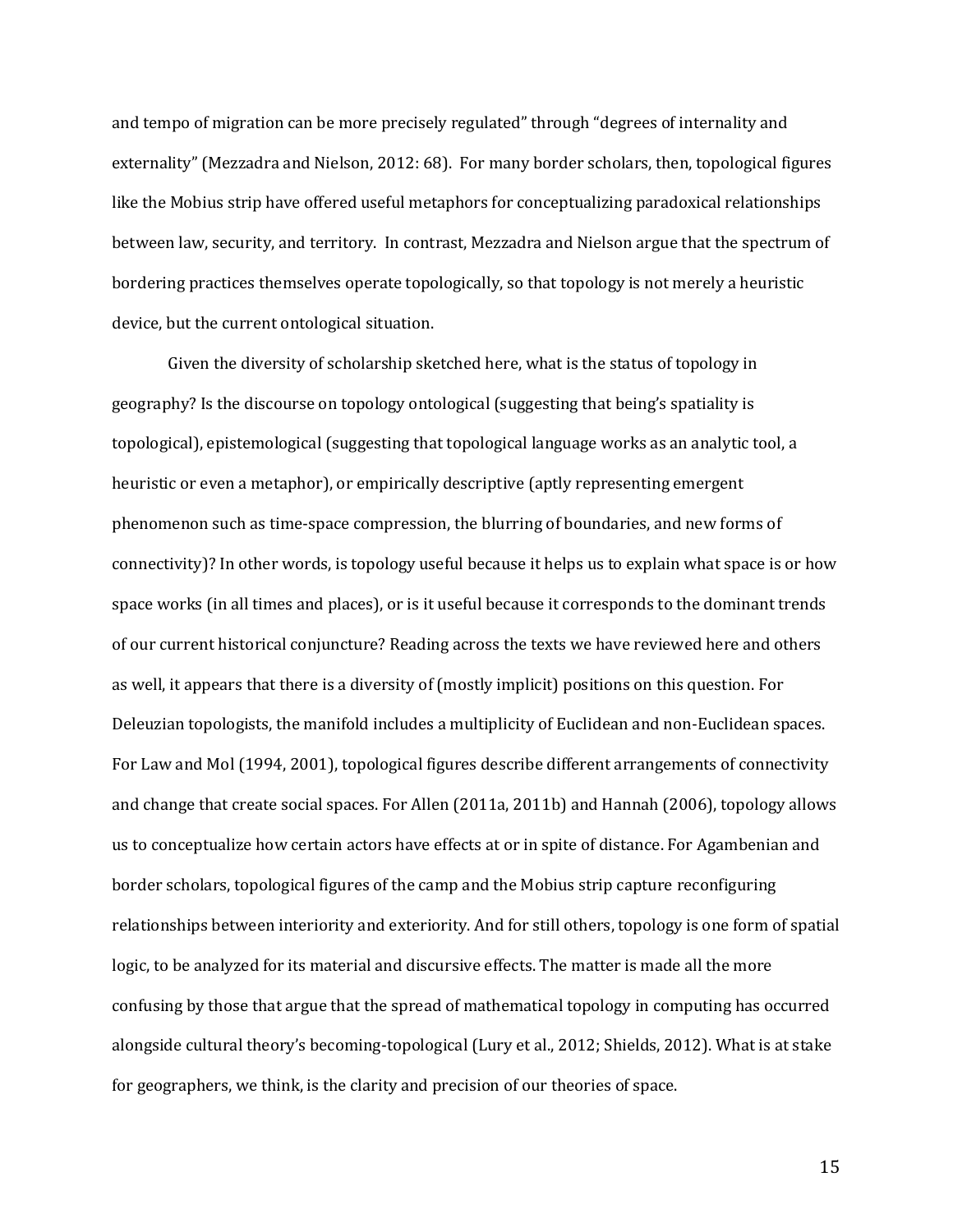#### **The limits of topology versus topography**

A genealogy of the commonplace distinction between topology and topography would have to examine the historical development of what Henri Lefebvre (1991) identified as the impasse between mathematical theories of space and the "social" space that geographers, urban planners, and architects have taken as their object. The divergence between these fields, in which "real" (lived, experienced) space is understood to be a thing apart from the "true" (mental) space of the mathematicians and philosophers is, according to Lefebvre, an error that perpetuates a distorted view of space. This impasse continues to resurface in the guise of a distinction between the topological (true, conceptual) and the topographical (real, lived) that often grounds definitions of topology in geography. As it was for Lefebvre, the problem remains to articulate the processes through which space is at once both real and conceptual, both geographical and mathematical. It is with this goal in mind that we critically interrogate the work that topography does in contemporary topological approaches. As such, our analysis falls short of tracing the history and meaning of *topography*, itself a term richly laden with connotations of land, landscape, place and region. Instead, we focus narrowly on how topography is deployed as the 'other' to topology in the (post)mathematical spatial turn.

When geographers and other social scientists introduce the concept of topology in their texts, they often do so by way of a contrast to topographical space (e.g., Belcher et al. 2008; Amin, 2002; Giaccarria and Minca, 2012; Hinchcliffe et al., 2012; Mountz, 2011; Blum and Secor, 2011; Harvey, 2012; Whatmore and Thorne, 1998). For example, Jonathan Murdoch's introduction to *Post-structuralist Geograph*y (2006) includes a text box laying out the dictionary definitions of topography and topology. Murdoch writes that topographical spaces "are seen as 'contained spaces', in which space is seen in terms of its surface (maps, points, lines, contours and so forth)" (Murdoch, 2006: 12). He goes on to say that topographical space "is also sometimes called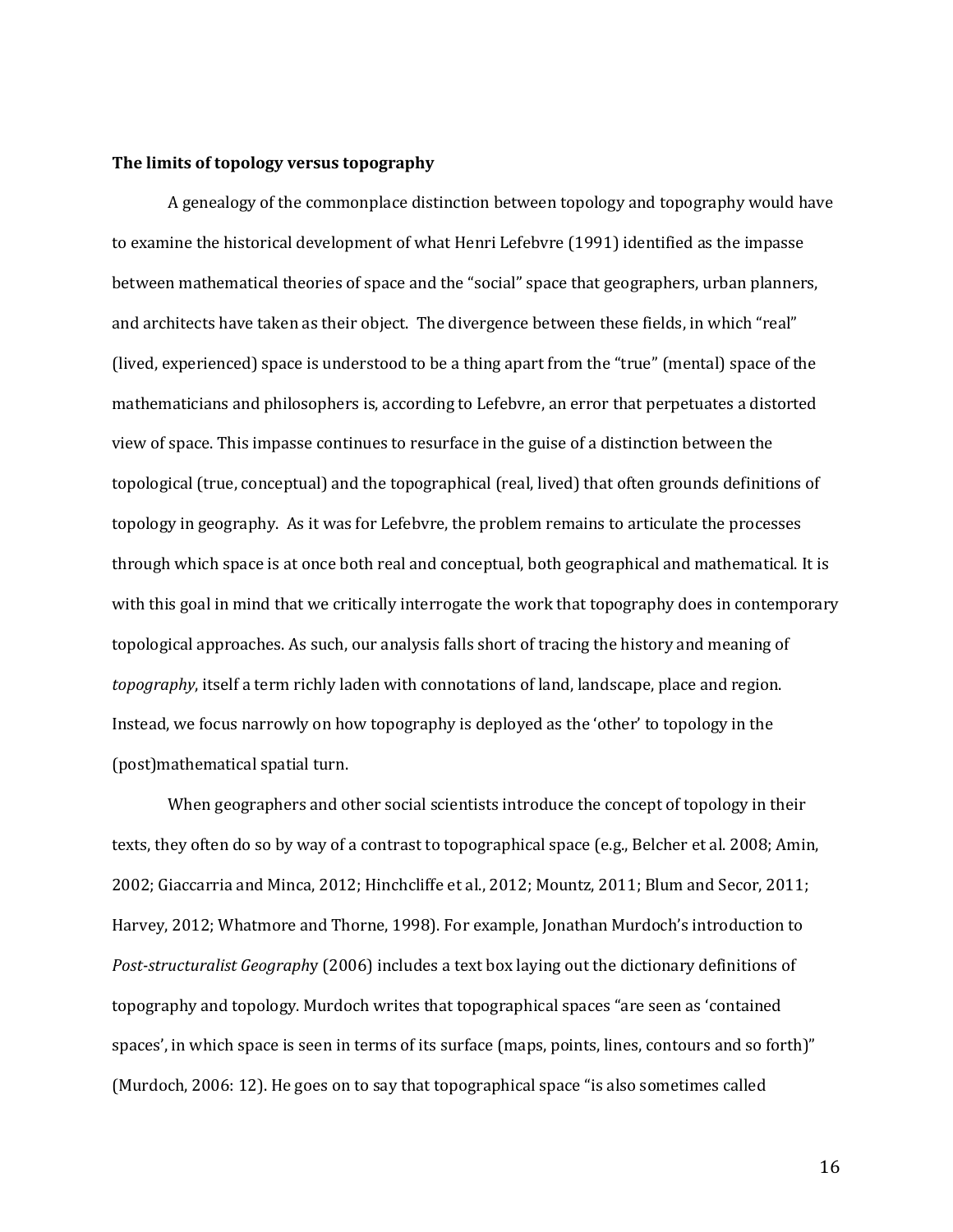'Euclidean' space because of this concern for contained surfaces" (12). Topology, on the other hand, he asserts, "refers not to surfaces but to 'relations' and to the interactions between relations," (12). Setting aside the violence that these particular definitions do to mathematical topology (which in fact is all about understanding surfaces as spaces), Murdoch's summary reflects a common tendency to embark on topological geographies by situating topology in relation to its apparent other. Massumi writes that the difference between topology and geometry lies " between the process of arriving at a form through continuous deformation and the determinate form arrived at when the process stops" (2002: 184). Belcher et al., following Massumi, argue that "topologies, unlike topographies, do not map discreet locations or particular objects" but "create the conditions for particular materialized sites" (2008: 499). Hinchcliffe et al., also define their topology against topography, arguing that "this is not a world of flat surfaces, with well-defined proximities… but rather a topological landscape of embeddings and disembeddings." (Hinchcliffe et al. 2012, p. 8).

The temptation to dichotomize (topological) becoming and (topographical) being is fueled by easily extractable statements that seem to confirm this dichotomy in texts by Deleuze and Guattari , Agamben, and Serres. Take, for example, the following: "Perhaps we must say that all progress is made by and in striated space, but all becoming occurs in smooth space" (Deleuze and Guattari, 1987: 486). Similarly, Agamben repeatedly refers to the camp as a "principle of localization" and "hidden structure" of politics that operates virtually, implying that any actually existing space of exception is derivative of the topological form. Serres explains his topological approach to time: "Classical time is related to geometry…it's simply the difference between topology (the handkerchief is folded, crumpled, shredded) and geometry (the same fabric is ironed out flat)" (Serres and Latour, 1995: 60). Yet Deleuze and Guattari are also careful to explain the codependence of topological and topographical, which they use to "model" smooth and striated space respectively. For them, "no sooner do we note a simple opposition between the two kinds of space then...we must remind ourselves that the two spaces in fact exist only in mixture" (Deleuze and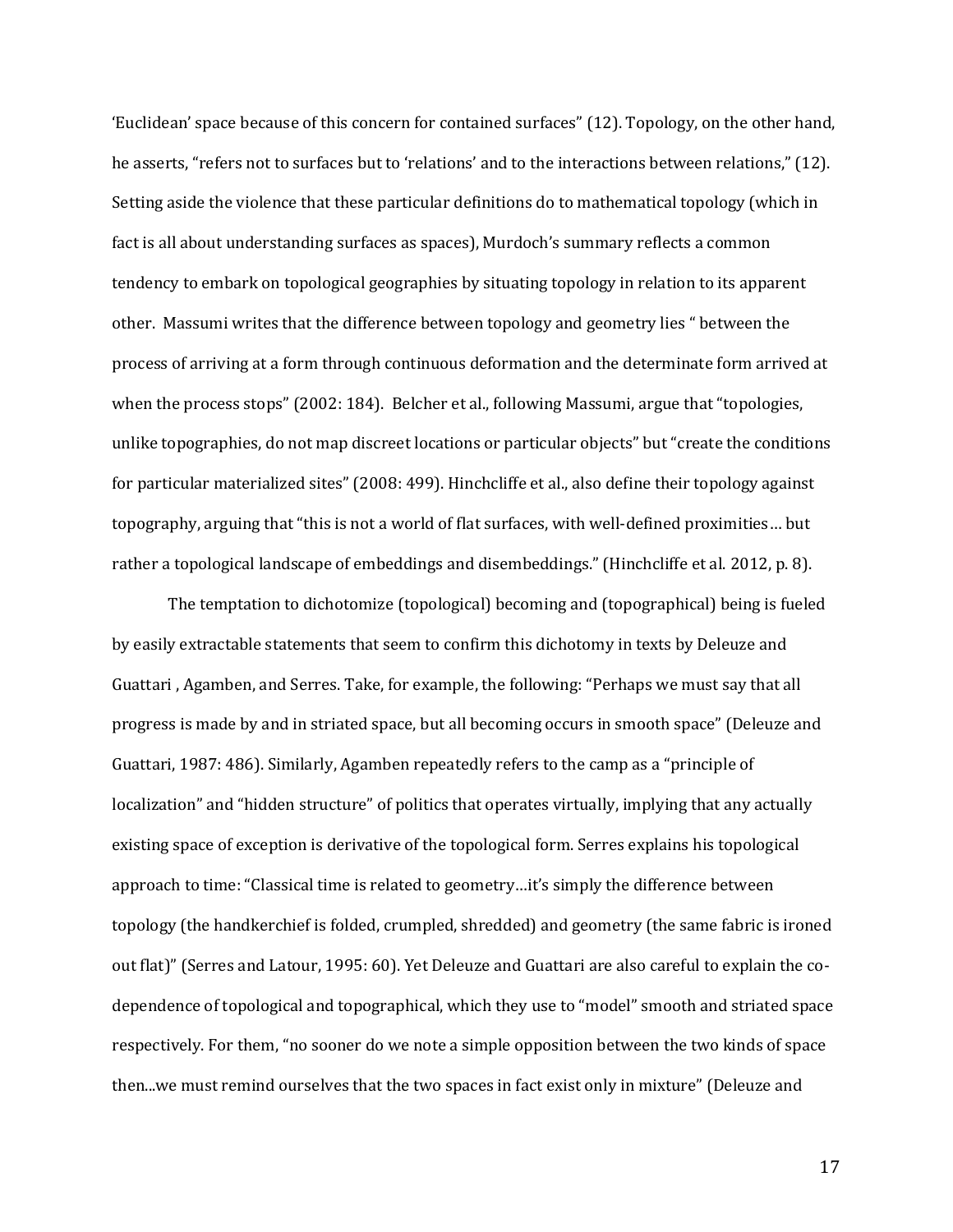Guattari, 1987: 474). For Deleuze and Guattari, the crucial questions concern how smooth and striated space pass from one to the other, the rules of connection and disconnection that characterize them, and how they articulate with one another (ibid., 475).

But what are the consequences of constructing and deploying this dualism (topology/topography, or topological space/Euclidean space) to talk about space? At worst, the dichotomization of these two kinds of space reintroduces into spatial theory a host of dualisms that poststructuralist theory has sought to deconstruct. While some topological work explicitly engages the relationship between 'topology' and 'topography,' other work valorizes the topological, a move that is part of a wider trend to celebrate mobility, flows, and change over sedentarism, localization, and stasis. Indeed topology often seems to stand in for a general 'relational' view of space, resulting in vague theoretical points where spaces and places become "a heady swirl of spatial trajectories and flows, in which boundaries, if they remain at all, take on a highly uncertain status" (Malpas, 2012: 4). Topography becomes a secondary effect of topology, or perhaps an over-coding. Massumi, for example, explains that, "To get a static, measurable, accurately positioned visual form, you have to stop the movement...leaving a Euclidean form as a static witness to its arrested dynamism" (2002: 183). However heuristic such an understanding may be, it can be argued that privileging the field of multiplicity and movement over identity and stasis basically re-inscribes a Platonic becoming/being or body/mind dualism into spatial theory (Rosen, 2006).

So what happens if we do not focus on counterpoising topology to topography, and instead interrogate how topological operations crosscut these concepts? For in fact, topology can be mobilized precisely to work against the becoming/being dualism that the topology/topography distinction seems to replicate. This potential is emergent in the work of a number of scholars deploying the concept. Mezzadra and Nielson write, for example, that "no matter how much topology draws our attention to unexpected forms of connection and continuity, it must also account for processes of partition, filtering and hierarchization" (2012: 59). Echoing Malpas'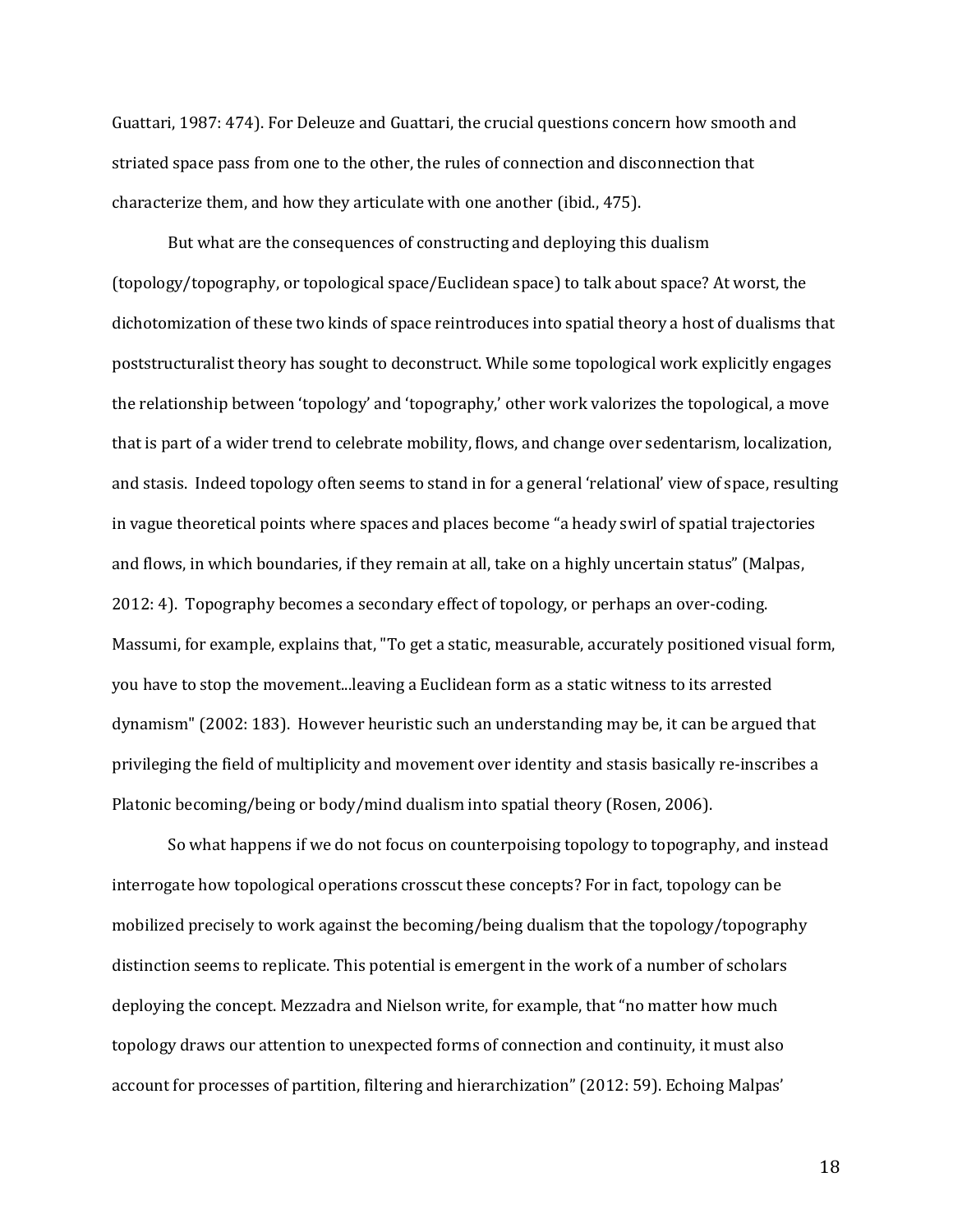caution against valorizing emergence over boundedness, they seek to rethink how borders order national space but in ways that no longer rely upon or reproduce cartographic, calculated territory. For them, the point is not that topological spatialities supercede or replace topographical mappings, but that "borders, far from serving simply to block or obstruct global flows, have become essential devices for their articulation" (Mezzadra and Nielson, 2012: 64). The calculative territorial logics others associate with topography is, in their analysis, one topological figure among many. Gregory, too, understands Euclidean space as space that can be "splintered," severed and twisted "into ever more violent constellations" (2006: 123-4). This is much like Joronen's (2012) analysis of different spatial ontologies, i.e. how different modes of being-in-the-world shape the ways in which being is revealed. For example, global capitalism requires that things are put in relation to similar things everywhere (trees come to be understood in terms of a global lumber market, for example), and scientific practices enact a different mode of gathering-together than the gathering of a jug (Malpas, 2008: 240). For these authors (and see also Lash, 2012), it makes little sense to oppose topology and topography. Rather, the point is to understand Euclidean space as *one possible topology among others*.

A basic insight of topology is that there are a multiplicity of possible spaces, or manifolds, of which the Euclidean plane is but one, existing halfway between a convex and concave curved space: "Inasmuch as the plane is a surface with constant zero curvature, Euclidean geometry can be regarded as an intermediary between the two types of non-Euclidean geometry" (Merzbach and Boyer, 2011: 498). As soon as we suggest that topology is to be defined in opposition to topography, and define topography in terms of Euclidean space, we have privileged Euclidean space as the one geometry to be contrasted to all others. But our point is not that it is 'bad mathematics' to rely on a contrast to topography to define topology. We recognize the impulse behind the dichotomization: the topography/topology distinction is often the quickest way to explain to the uninitiated what topology is; indeed we have used it ourselves in previous work. Yet, no matter how useful the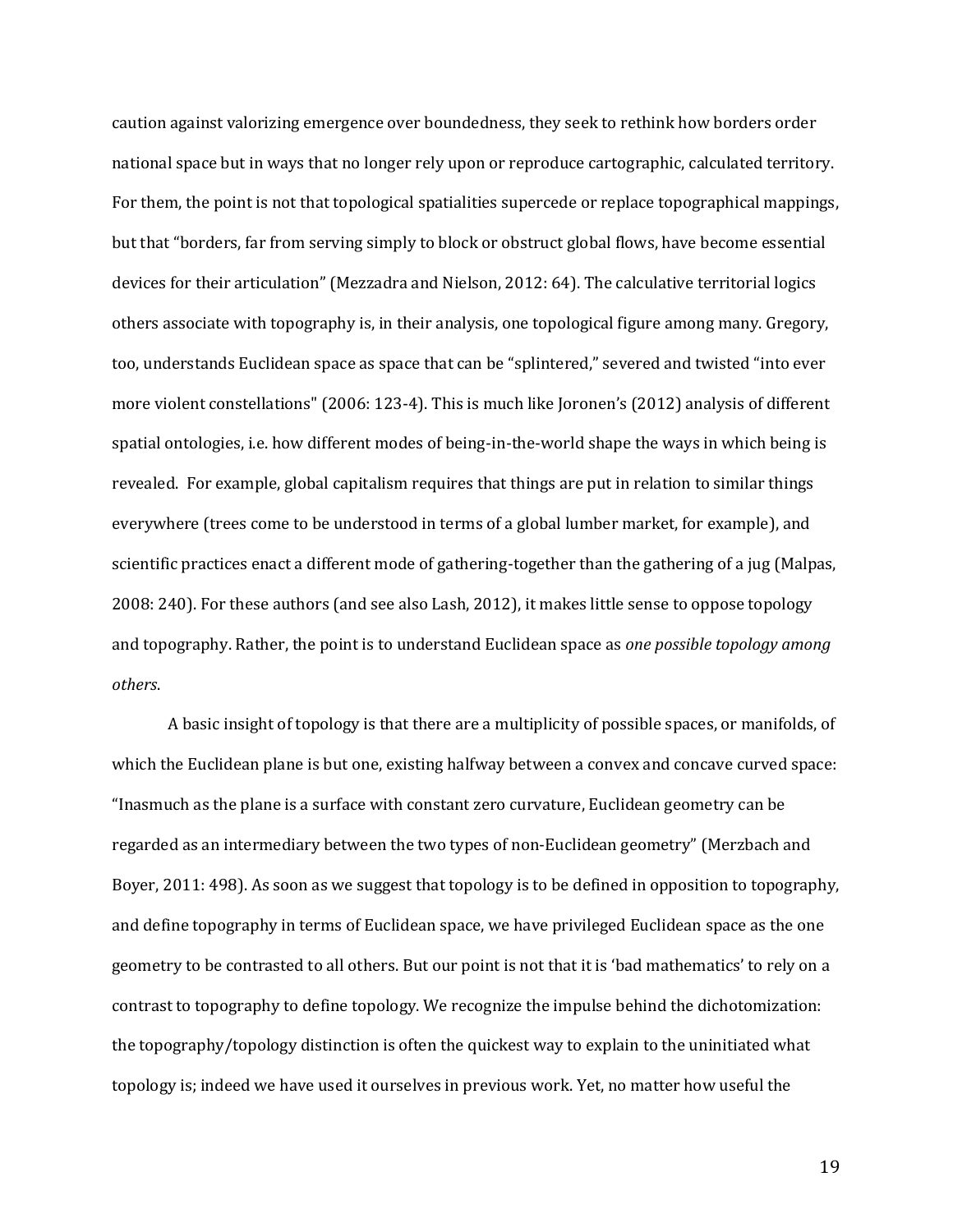topography/topology distinction may be for geographers, overreliance on this heuristic limits our ability to exploit the contributions topology can make to our theories of space.

#### **Towards a Poststructuralist Topology**

Without doubt, the desire for a language and theory of space that would be thoroughly poststructuralist has worked to raise the profile of topology in geography. Callon and Law, for example, introduce a special issue of EPD saying that the authors collected therein (e.g. Thrift, 2004; Moriera, 2004; Sheller, 2004; Urry, 2004) are concerned with: "What happens if presence and absence -- or proximity and distance -- are not opposed to one another; and, second, what happens if there is no spatial totality or shared context" (Callon and Law, 2004: 3). For these scholars and many others, thinking about space topologically dynamites any metaphysical foundation that would fix space or secure its dialectical completion. We have seen that, for many, topology is used to unmoor the presumed fixity of the structural grid and to open up space to a multiplicity of modes of connection, continuity, and discontinuity. Further, we recall that Deleuze and Guattari (1987) mobilize the idea of the manifold – in which coordinates are no longer Cartesian and external to the surface, but rather mapped directly onto it self-referentially -- to unseat the transcendent structure of symbolic signification. Thus topology has been positioned as an entry point not only to a poststructuralist idea of space, but to a spatial idea of poststructuralism.

Topology does not merely direct us to the (well worn) idea that space emerges from the relations between things; it directs us to understand the spatial operation of continuity and change, repetition and difference. In other words, topology directs us to consider *relationality itself* and to question how relations are formed and then endure *despite* conditions of continual change. As Lury et al. (2012) note, topologically speaking, "invariance and intrinsic change (understood as deformation) are not incompatible; rather, they are rigorously inter-related" (p. 8). When, for example, a donut is deformed into a mug, the topological structure is 'the same' but this wouldn't be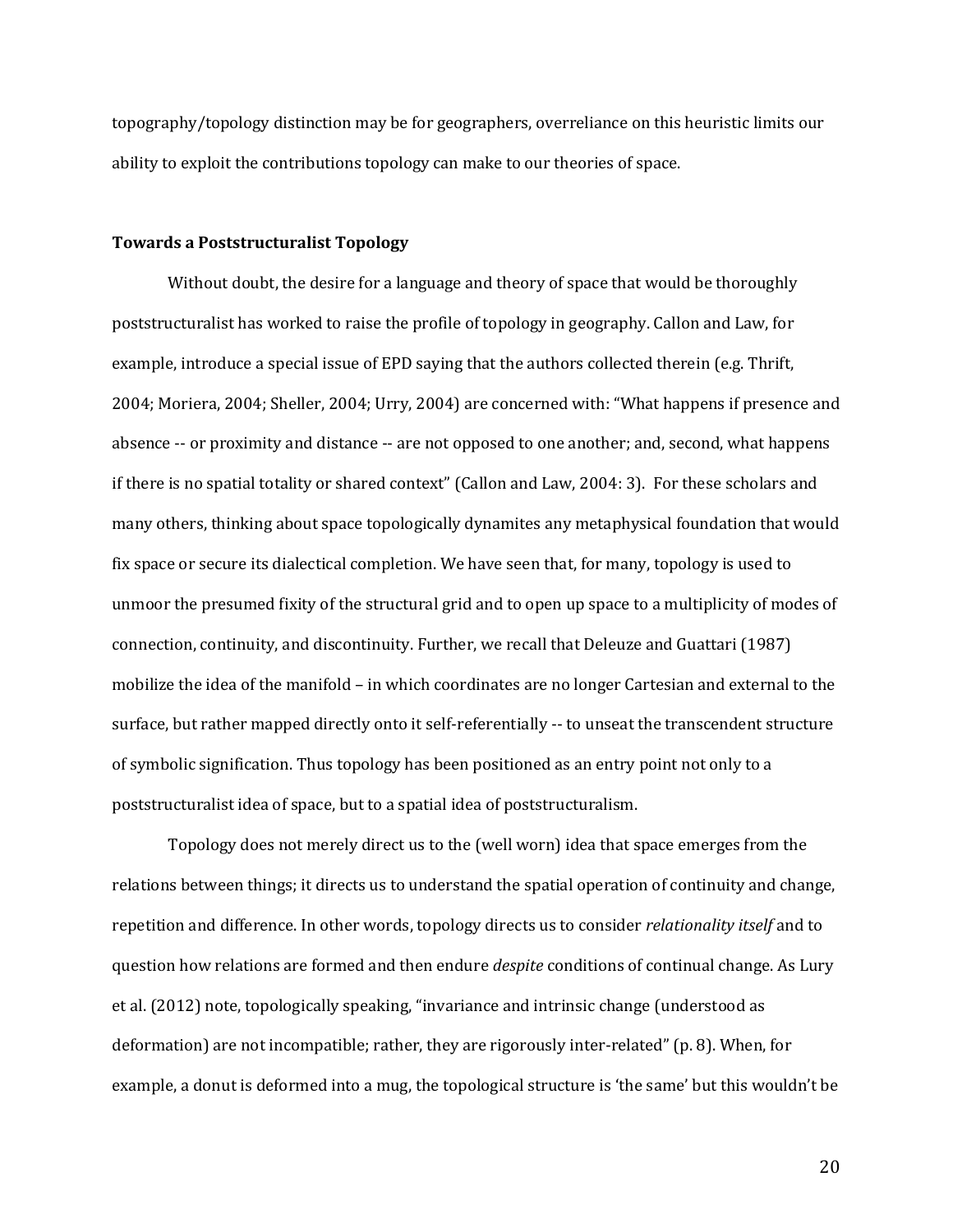worth mentioning except for that it is also different (more suitable to receive coffee). The topological space is 'repeated' by the homomorphic transformation, but with a difference. A manifold of all mappings that share a topological structure resonates with Derrida's field of freeplay, "a field of infinite substitutions in the closure of a finite ensemble" (Derrida, 2007 [1970]: 260). Yet, for Derrida, this freeplay of substitutions is permitted not by the fixed presence of an organizing center, but rather by the lack of such a center. We have said, along with the topologists, that the mug and the donut are the same, that they and a multitude of substitutes share a structure. The question then must be asked, is topological 'structure' an absence at the center of the field of transformation, or is it an organizing presence governing the freeplay of topology? Has topology smuggled structure into spatial theory?

Our point is not that topology is simply the latest substitute for a structural foundation, but that one cannot count on topology to bring with an inherently poststructuralist conceptualization of space without attending to it with theoretical precision. For example, in the first chapter of *Poststructuralist Geography*, Murdoch refers to Law and Urry (2004) to argue that "structuralist theory sees space as a surface configured by the play of underlying structures" (Murdoch, 2006: 12) and then, on the same page, with a seeming lack of reflexivity, he proposes a distinction between topology and topography in which "any spatial coherence that is achieved (on the surface) serves to disguise the relational complexities that lie 'underneath' spatial forms" (12). In this formulation, topology becomes very much like the "base" to the topographical "superstructure" -- except, to be fair, topological space is not defined by a set of given relationships (such as a capitalist mode of production) but rather by the multiplicity of potential relationships that comprise that space.

Nor should this equation of topology with structure be surprising. As Deleuze writes in *Difference and Repetition*, "the reality of the virtual is structure" (Deleuze, 1994: 209). Lacan likewise refers to the "strict equivalence between topology and structure" (Lacan, 1998: 9) and repeatedly insisted that the topological structure of the subject is not an analogy or a metaphor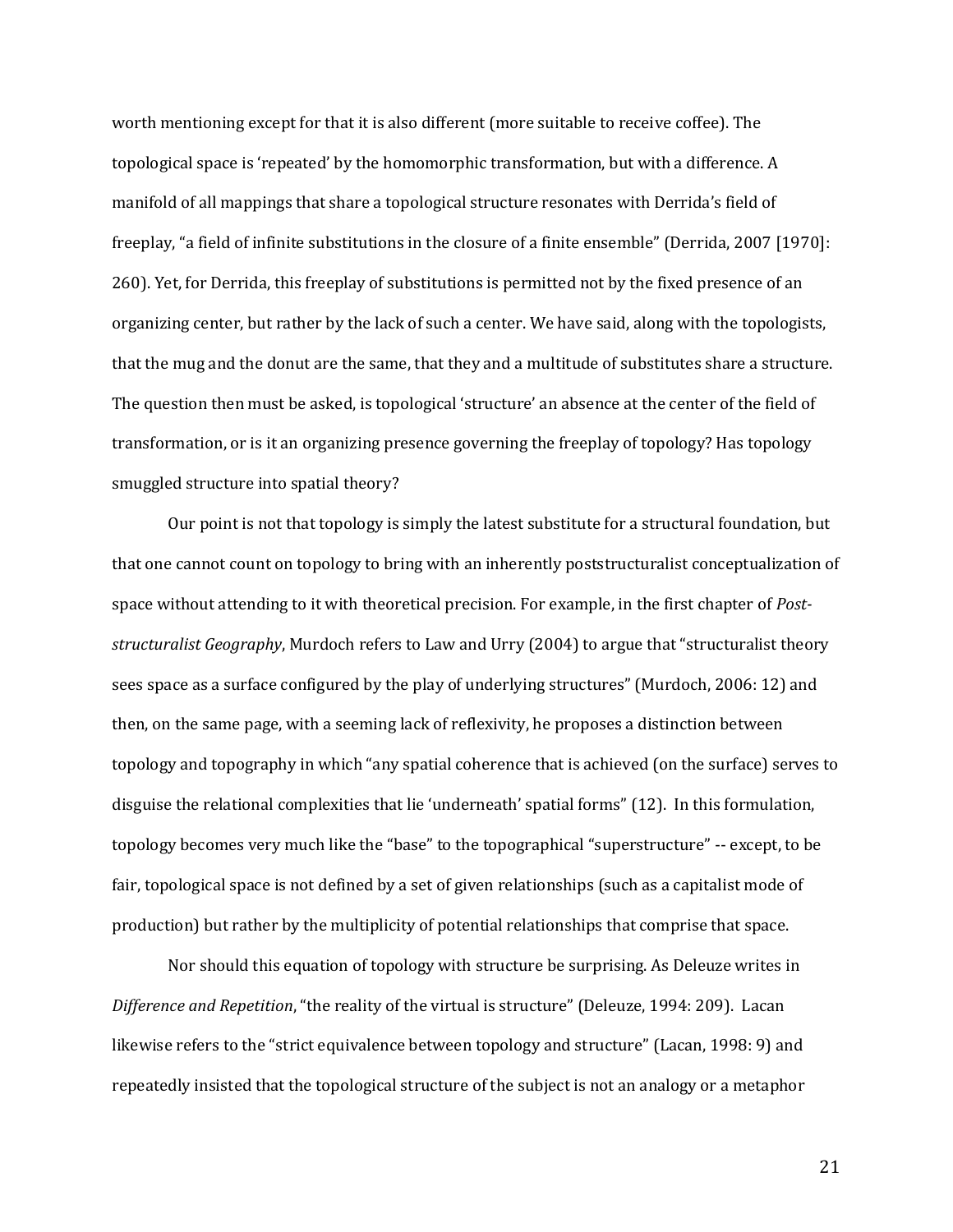(Lacan, 2007 [1970]; 1973). Yet for Deleuze and Lacan, the structure that they propose is immanent, which is to say that it is not separate from its effects. Lacan for example argues for an understanding of structure "not as a theoretical model" but as that which operates within the scene, [met en scene] to direct the subject (Lacan, 2006 [1966]: 544).

Another way to understand this immanent idea of structure is to focus on the mutual constitution of the virtual and the actual. Deleuze introduces the quasi-cause in order to explain how the virtual and the actual give rise to one another. The quasi-cause is the operator that splits every present moment into the future and the past, giving rise in the process both to 'what actually happens' (the actual) and its excess -- the field of potentialities, or the virtual (Deleuze, 1990). Thus for Deleuze, it is not the case that the virtual is the determining realm of "relational complexity" that is "disguised" by topographical coherence (as Murdoch's parsing of topology and topography would have it). Instead, the quasi-cause is like the twist in the Mobius strip, an immanent supplement that inaugurates the differentiation of the virtual field that leads to actualization and back again. Thus for both Lacan and Deleuze, the topological may be a structure, but it is not a transcendent field or a timeless essence -- it is, rather, what we could call a poststructuralist spatial structure.

It is helpful, perhaps, to consider an example of how topology has been used to conceptualize immanent structure. For this, we turn to the Mobius strip, a single-sided topological surface (a manifold) that nonetheless maintains a distinction between its two sides. Although topologically speaking a Mobius strip does not even have the thin depth of a piece of paper (it is two-dimensional), we can model it by taking a strip of paper, twisting it, and then connecting the ends. The result is sometimes called an inverted figure eight, and has been drawn on by many theorists to explain a relationship in which difference and identity become indistinguishable. That the Mobius works in this way is easily demonstrated; a person can grasp the paper strip with fingers at the same point but on 'opposite' sides, thus affirming that the figure has two distinct sides. And yet, if one runs one's finger over the twisted strip, it will cover 'both' sides and end up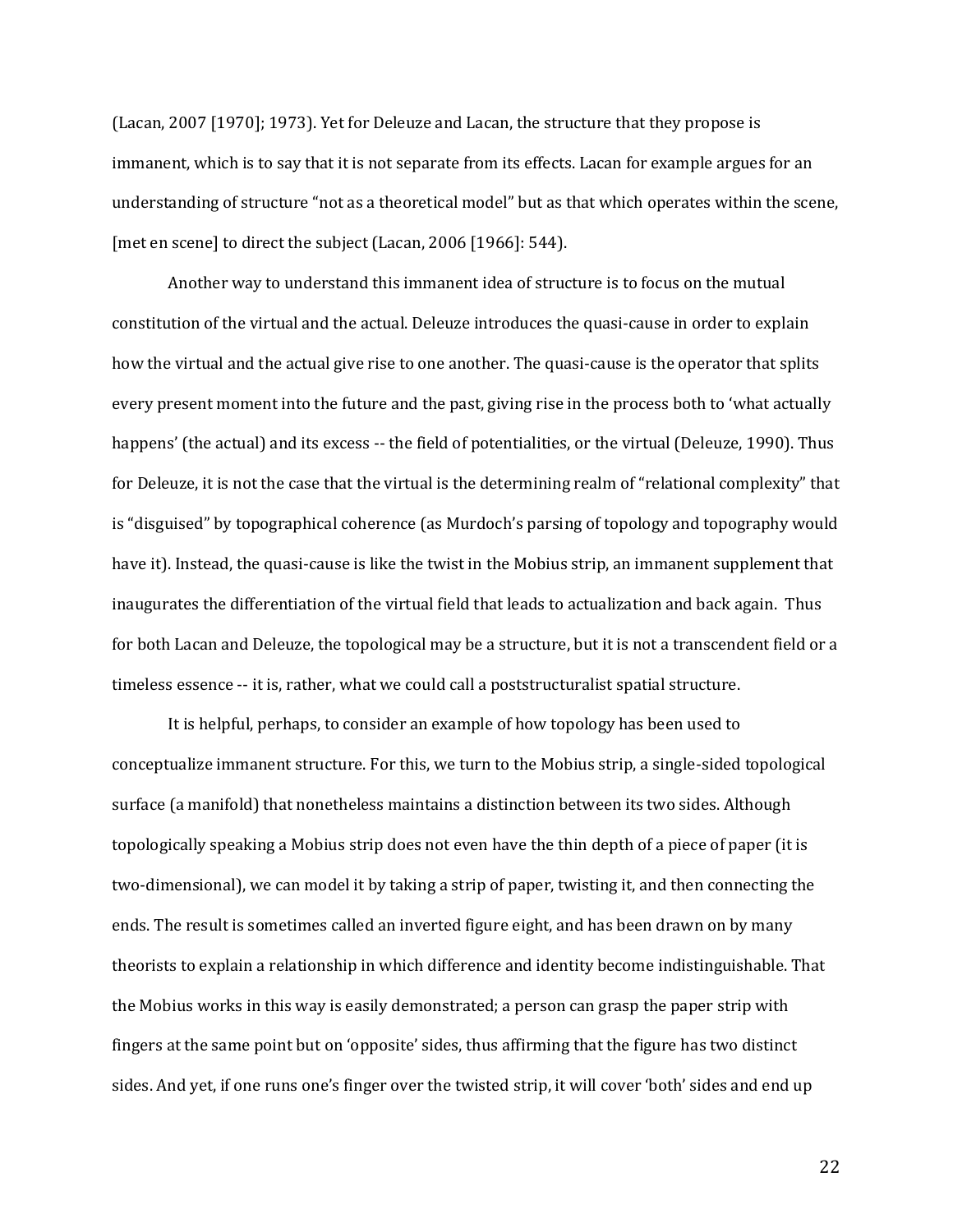where it started, thus proving that the figure has but one side. In 2-dimensions, this travelling 'finger' would meet its mirror image at the point where it had started (Weeks, 2002). Lacan refers to the Mobius as "something which is at the same time one or two" (Lacan, 2007 [1970]: 192) and argues that it is the basic symbol of the subject. Other topological surfaces, such as the Klein bottle or the cross-cap, embed this Mobius structure, and likewise have been used to diagram the continuity of the discontinuous. The Klein bottle, for example, is another two-dimensional figure (constructed from a 2-dimensional torus) in which self-intersection (an impossibility in three dimensional space, but topologically imaginable) allows the interior space to open out and become the exterior of the bottle; like the Mobius, one can imagine fluid poured into the bottle flowing over its exterior, and vice-versa. In Rosen's words, "The Klein bottle's ontological blending of the contained object and its containing space confounds the idealized division of these terms into separate dimensions....[A] dialectic of continuity and discontinuity is enacted with the Klein bottle" (Rosen, 2006: 34-35).

It is because of this dialectical operation that the Mobius and related figures continue to be called upon to rethink relationships such as sovereignty and the ban, the mind and the body, inclusion and exclusion, presence and absence. For example, Elizabeth Grosz (1994) introduces *Volatile Bodies* by indicating that she will use the Mobius strip as a model that gets beyond dualisms (mind/body, interior/exterior) or monisms (the idea of singular mindbody substance, which fails to capture dissonance and disarticulation). Variously mobilized to explain the operations of subjectivity or sovereignty, the Mobius is thus a spatial structure, a specific 'shape of space,' that operates by different rules of connectivity and transformation than, say, a plane or a sphere.

But what is *post*structuralist about the Mobius relation? Zizek takes on the Mobius as a post-Hegelian dialectic in *The Parallax View* (2006). He argues that the Mobius is a model of a dialectic in which there is no totality and no synthesis, but rather a continual transformation that constitutes both difference and identity (Secor, 2008). The two sides of the single-sided Mobius, for Zizek,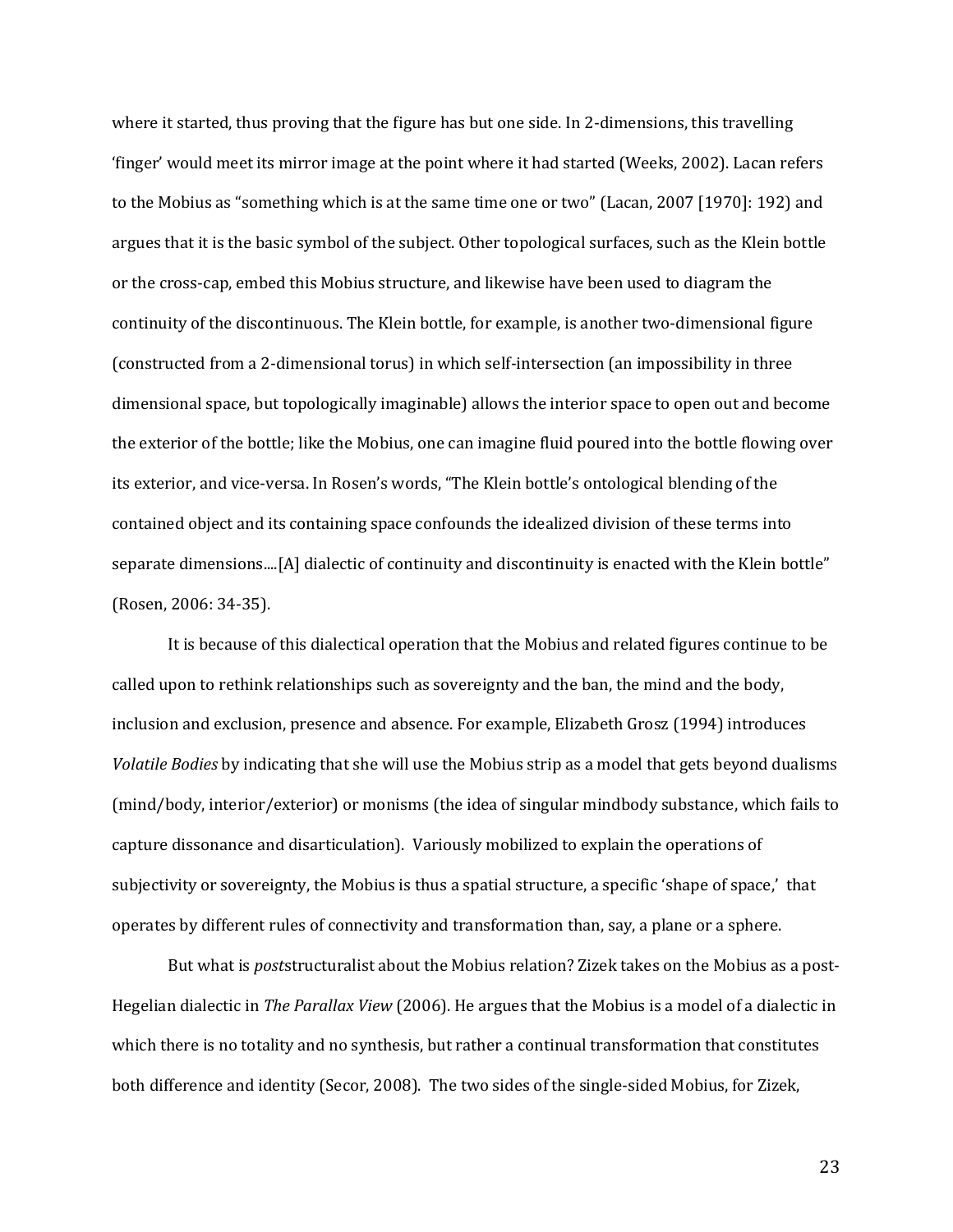represent the problem of antinomy in the Kantian sense: a difference that cannot be mediated or negated, because there is no common ground between them. Yet, there is also no polarity between these two sides; the difference between these two sides is, Zizek argues, the minimal difference that separates the One from itself, the subject from the void, the signifier from its place of inscription. Thus the difference between the two sides of the single-sided figure is not a difference between two positively existing things, but difference as such (Zizek, 2006). The Mobius topology is thus one that enacts a poststructuralist dialectic in which it is difference itself that initiates figure. Unlike structuralist dialectics, in which two distinct objects act on each other, a Mobius relation describes a movement between two inseparable states of being. The Mobius strip locates difference, through the twist, within a single object. This figure should not, however, be taken as a model for all relations of difference everywhere or as a structuring mechanism for a transcendental subject, but as a way to describe a particular kind of connection, relation, and movement. The Mobius thus demonstrates how the insights of topology -- from the multiplicity of manifolds to the interplay of transformation and continuity -- can be harnessed for the development of poststructuralist spatial theory.

#### **Conclusion: Trailing Assumptions and Topological Desire**

Yet to return to the skepticism with which we began our investigation, we must ask whether topology has re-emerged today less because of its theoretical potential and more as part of a renewed attempt to lend a scientific veneer to humanist and social scientific work. This possibility is more apparent in some deployments than others; few of the papers we have reviewed have attempted to present the reader with mathematical formula or theorems, and even an example of one that does (Sha, 2012) emphasizes the poetics, not the axiomatics, of topology. But given that there are periodic passions for the appropriation of scientific authority in the social sciences and humanities, we must ask ourselves: What if topology is not only the object of our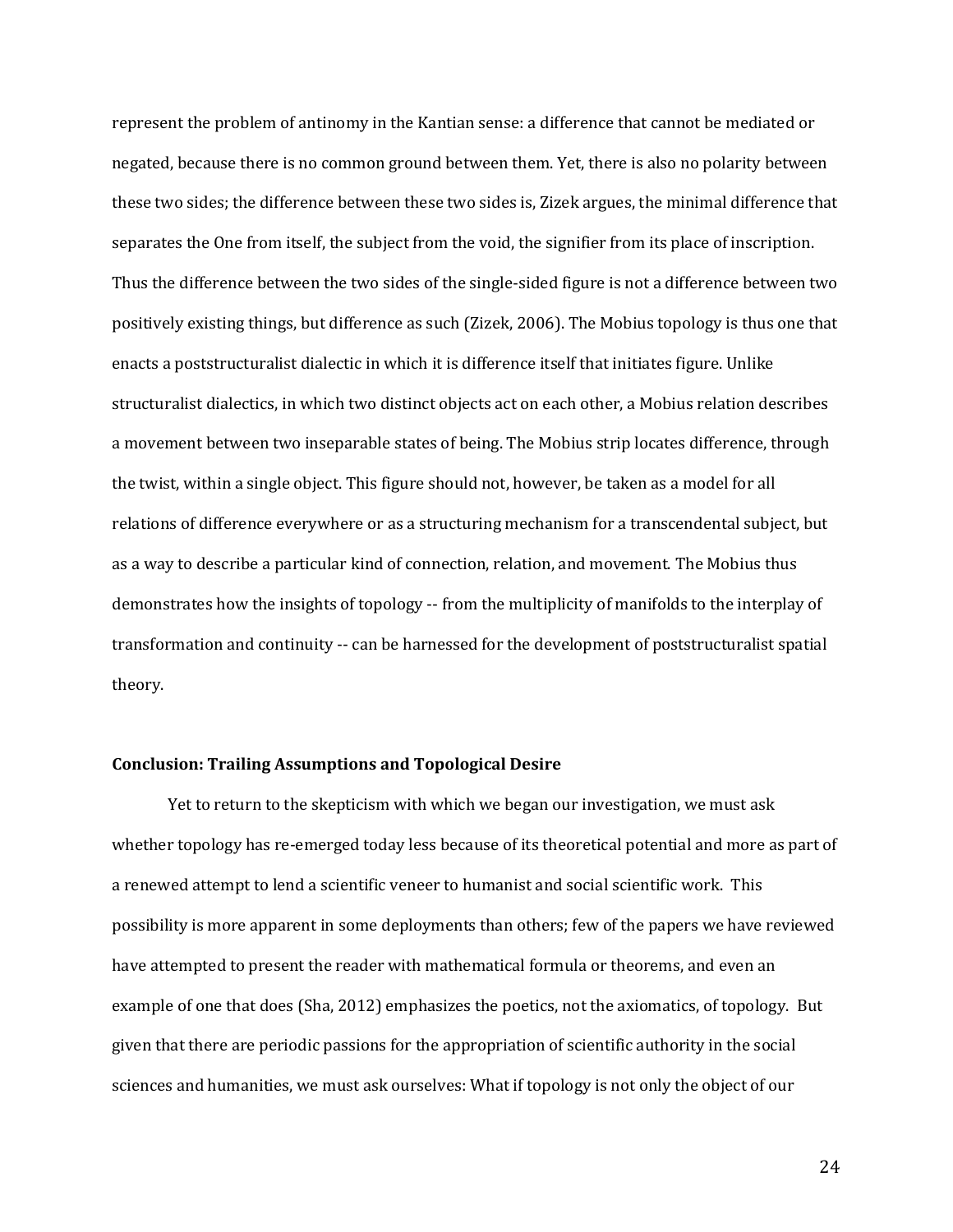barely repressed desire for scientific authority, but moreover has come dragging along with it a host of decidedly positivist and even Cartesian assumptions?

In his brilliant and strange book, *Topologies of the Flesh*, Rosen (2006) argues that the assumptions of mathematical topology are actually in conflict with its poststructuralist reworking. He argues that, while thinkers like Deleuze celebrate topological space as having been freed from the transcendent dimension, in fact the distinction between intrinsic and extrinsic properties in mathematical topology *does* perpetuate divisions between container and contained and subject and object. He uses the example of the Klein bottle, a two-dimensional figure that cannot be viewed as whole except for in four-dimensional space (because three dimensional space does not allow its self-intersection). Likewise, the 2-dimensional Mobius strip could not be constructed in the two dimensions of 'Flatland' because the twist could not be performed without ripping the strip, thereby destroying the figure's topological integrity (remember, no breaking!). Thus he points out that insofar as the Mobius and the Klein bottle are 2-dimensional manifolds that must be embedded within other manifolds of different dimensions (of 3 and 4 dimensions respectively), they are objects contained within spaces apprehended by externally located (3rd or 4th dimensional) subjects. So much, then, for topology's negation of the external dimension; instead, here the viewer and the object cannot coexist on a single plane.

Where does this leave us? Rosen does not abandon topology even though he understands that some of its basic assumptions are in tension with his own philosophical project. Instead, he suggests that we do it differently; rather than embedding the Klein bottle in an imaginary 4 dimensional space, he suggests that we "stick with the hole" that it requires in 3-dimensions and to understand this hole as in fact the structure of the subject. Without going any further into Rosen's own topological project, we would like to suggest learning from how he handles the baggage of topology in order to build the kind of understanding he desires (which happens to be a phenomenological topology). He examines the way in which mathematical topology fails to provide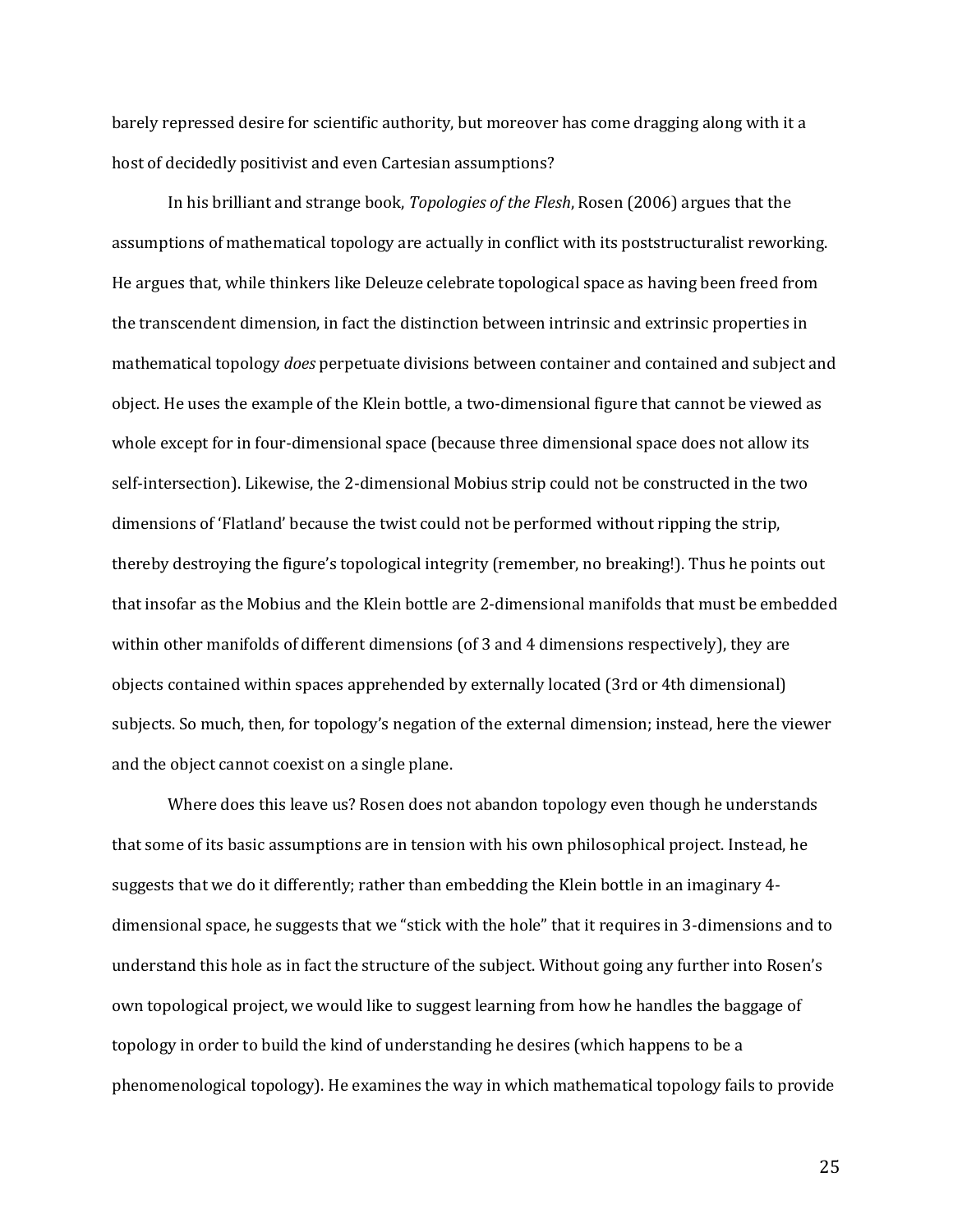the object-space-subject relationship that he desires, and he suggests a different understanding that, while it is enriched by the topologically defined figure of the Klein bottle, nevertheless does not rely on mathematical topological assumptions.

The fact that topology comes trailing historical and intellectual associations does not mean that we have to drop it like soiled tender. More productively, following Xin Wei Sha (who is mathematically trained), we may aim to use topological terms "mildly but responsibly loosened from the contexts in which they traditionally have been defined" (Sha, 2012: 222). We cannot expect that topological terms are neutral; as Derrida put it, "Concepts are not elements or atoms and since they are taken from a syntax and a system, every particular borrowing drags along with it the whole of metaphysics" (Derrida, 2007 [1970]: p. 251). Yet, for Derrida, "there is *no sense* in doing without the concepts of metaphysics in order to attack metaphysics. We have no language - no syntax and no lexicon -- which is alien to this history; we cannot utter a single deconstructive proposition which has not already slipped into the form, the logic, and the implicit postulations of precisely what it seeks to contest" (p. 250). This inability to shake the concepts that we interrogate (whether the sign, or, in our case, space) from their moorings is the paradox of critique, a condition that one cannot avoid but about which, Derrida suggests, one can be more or less naive. Perhaps, then, what spatial theory needs is simply a less naive topological critique.

Our goal here has not been to consolidate a particular approach to topology, nor is it our mission to call for stricter allegiance to mathematical topology. There is little to be gained from such claims when the disciplines have such different orientations, questions, and theoretical traditions. We want, however, to push geographers to think more carefully about what it means- for theories of spatialization, structure, dialectics, and causality--to take up a topological approach to space. For example, it is not enough to begin or end an article by saying that something (or some process) is topological. This amounts to saying little more than that a thing can be described by topology, while saying nothing about the rules of connection, disconnection and transformation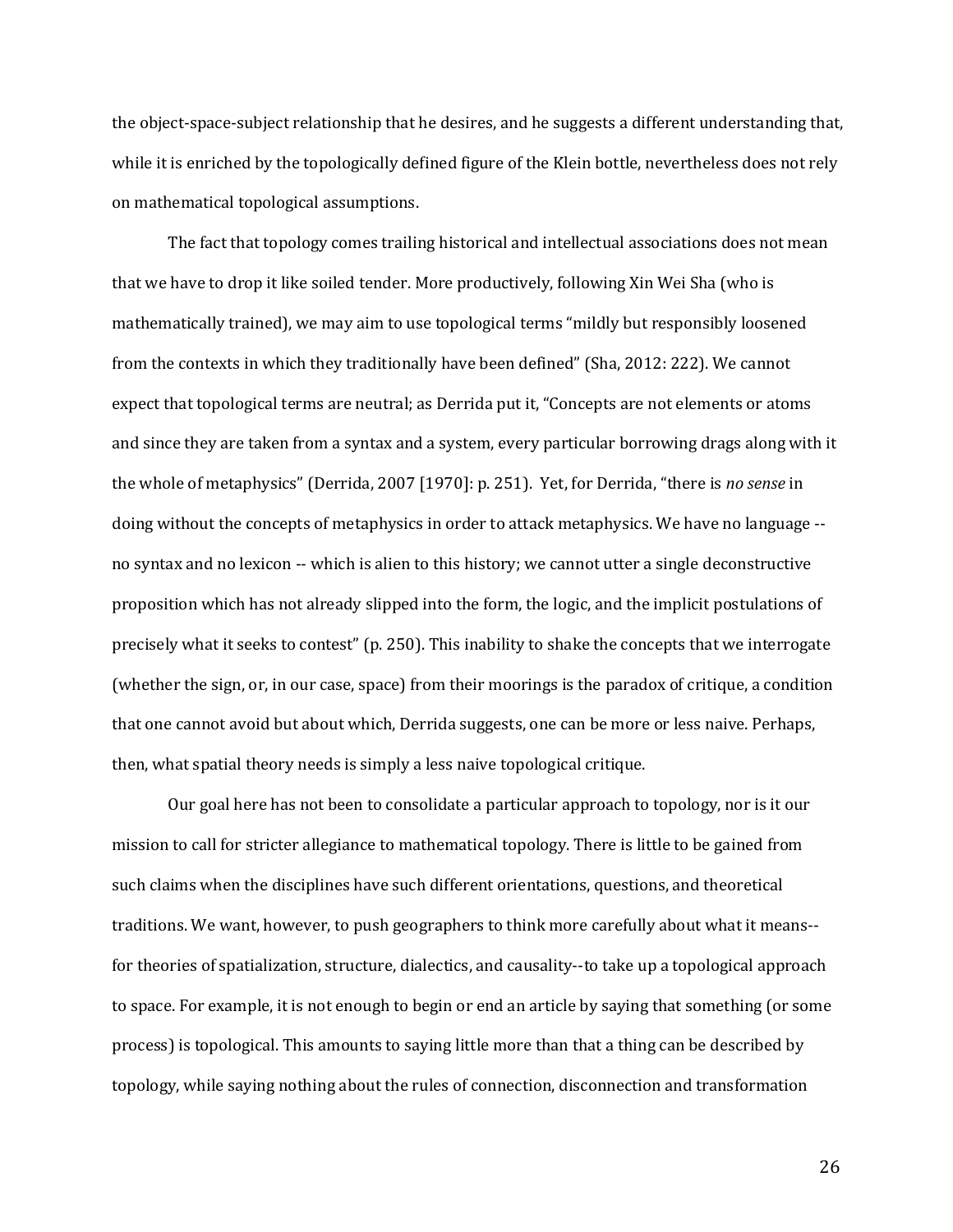through which it works. Nor is topology a satisfactory synonym for relationality, since topology- both its mathematical and post-mathematical guises--is about *how and through what* process those relations are repetitively reproduced, and yet continually changed. For topology to be more than a fashionable buzzword, we need to think carefully about the ontological and epistemological assumptions undergirding topology's allure.

Topology's "post-mathematical" potential resides, we think, in how it is reworked through postructuralist theories of space. To move spatial theory in geography forward, our engagements with topological thinking need to build on one another, rather than to produce an endless proliferation of singular deployments (see also Paasi, 2011b). Here we have pointed out a few ways that topology can open up spatial theory to a sustained consideration of difference and repetition, poststructuralist dialectics, and multiple shapings of space. Such a topological approach could, for example, enrich our understanding of how spaces of racial or class inequality are reproduced despite changing social, economic, or political frameworks, or how political logics travel but produce drastically different outcomes when mobilized in different contexts. There are many more possibilities, of course, that remain to be conceptualized. Others need not agree with our analysis here, but without sustained conversation about what post-mathematical topology can do for our theories of space, we risk missing rich opportunities to expand our spatial vocabulary. Our call is for a topology that enables an ongoing critique of spatial truths, a topology that is not a substitute but a spur for the development of poststructuralist spatial theory.

#### **References**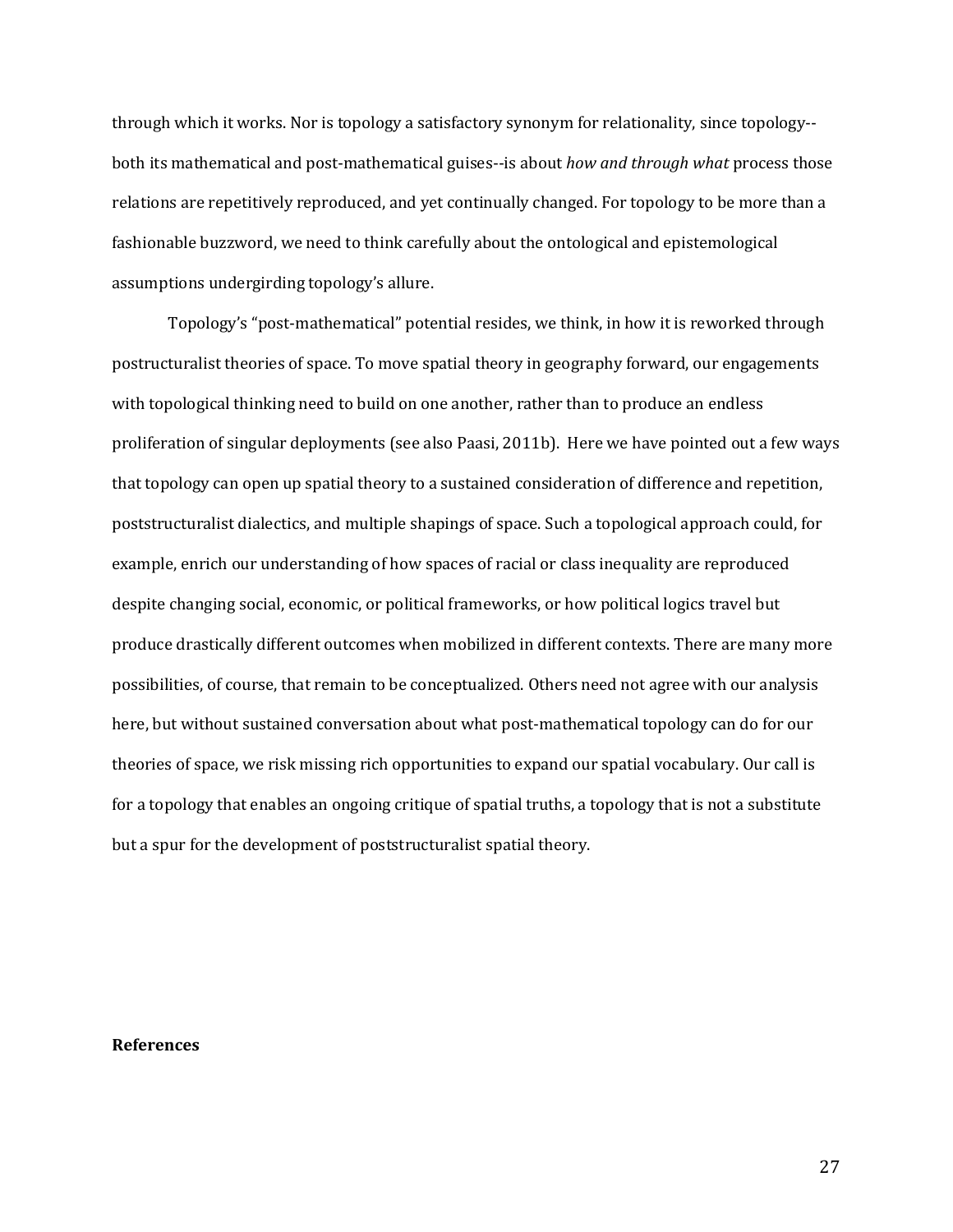Agamben G (1998) *Homo Sacer: Sovereign Power and Bare Life*. Stanford, CA: Stanford University Press.

Agnew J and Duncan J (1981) The transfer of ideas into Anglo-American human geography. *Progress in Human Geography* 5(1): 42-57.

Allen J (2011a) Topological twists: Power's shifting geographies. *Dialogues in Human Geography* 1(3): 283-298.

Allen J (2011b) Powerful assemblages? *Area* 43: 154–157.

Amin A (2002) Spatialities of globalization. *Environment and Planning A* 34: 385-399.

Atkin R H, Johnson J, and Mancini V (1971) An analysis of urban structure using concepts of algebraic topology. *Urban Studies* 8: 221-242.

Balibar E (2004) *We, the People of Europe?: Reflections on Transnational Citizenship*. Princeton, NJ: Princeton University Press.

Belcher O, L Martin, A Secor, S Simon, and T Wilson (2008) Everywhere and Nowhere: The Exception and the Topological Challenge to Geography. *Antipode* 40(4): 499-503.

Bigo D (2001) Internal and External Security(ies): The Möbius Ribbon. In: Albert M, Jacobson D and Lapid Y (eds) *Identities, Borders, Orders*. Minneapolis: University of Minnesota Press, 91-116.

Bigo D (2008) Globalized (In)Security: The field and the Ban-Opticon. In: Bigo D and Tsoukala A (eds) *Terror, Insecurity and Liberty: Illiberal practices of liberal regimes after 9/11*. Oxon and New York: Routledge, 10-48.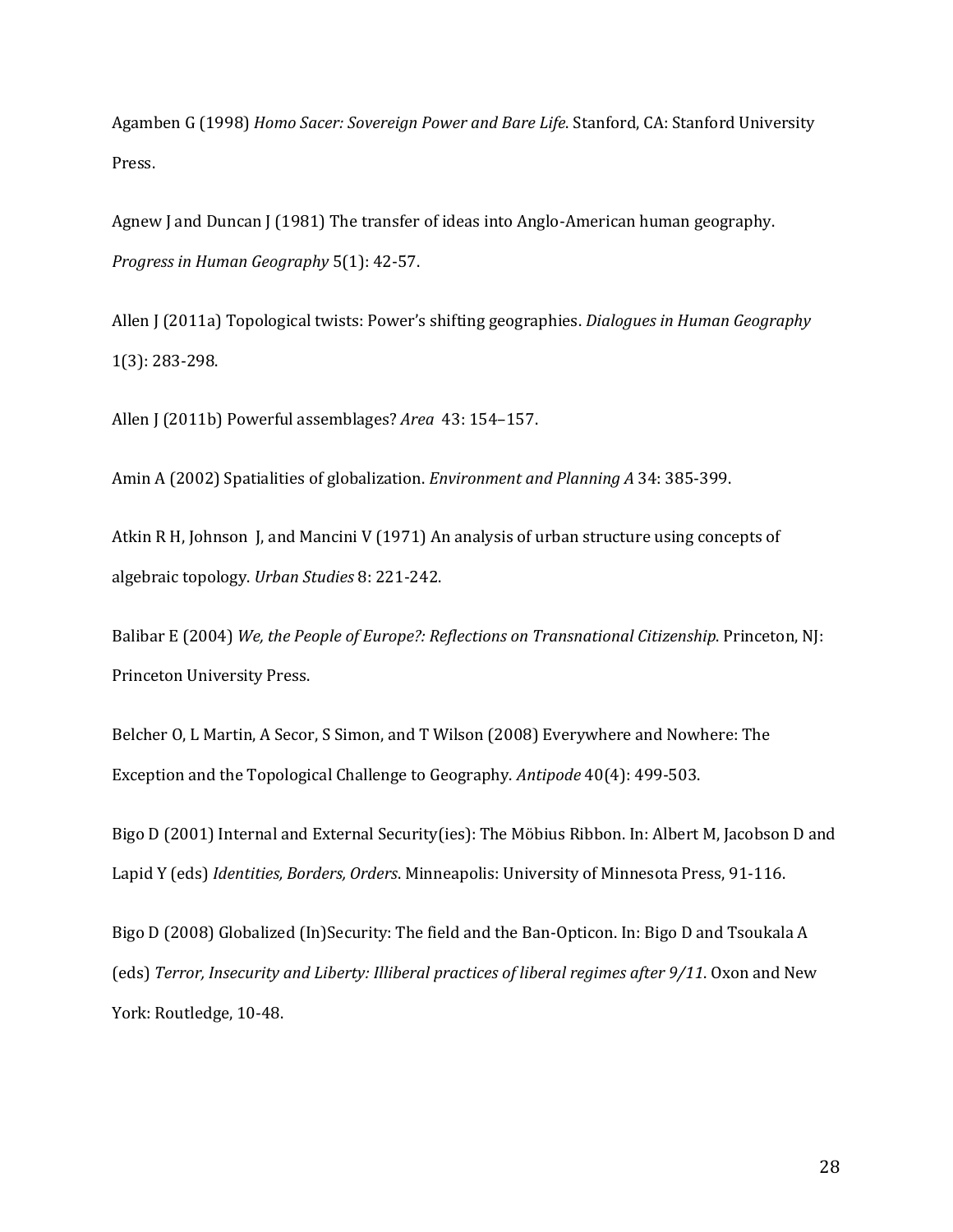Blum V and Secor A (2011) Psychotopologies: closing the circuit between psychic and material space. *Environment and Planning D: Society and Space* 29: 1030 – 1047.

Brown S (2002) Michel Serres: Science, Translation and the Logic of the Parasite. *Theory, Culture, and Society* 19: 1-27.

Callon M (1986) Some elements of a sociology of translation: domestication of the scallops and the fishermen of St Brieuc Bay. In Law J (ed) *Power, action and belief: a new sociology of knowledge?* London: Routledge, 196-223.

Callon M and Law J (2004) Guest editorial. *Environment and Planning D: Society and Space* 22: 3- 11. Casey E (1993) *Getting Back into Place.* Bloomington, IN: Indiana University Press.

Connolly W E (2002) *Neuropolitics: Thinking, Culture, Speed*. Minneapolis, MN: University of Minnesota Press.

Connor S (2004) Topologies: Michel Serres and the Shapes of Thought. *Anglistik* 25: 105-117.

DeLanda M (2002) *Intensive Science and Virtual Philosophy*. London: Continuum.

Deleuze G (1990) *The Logic of Sense*. New York: Columbia University Press.

Deleuze G (1993) *The Fold: Leibniz and the Baroque.* Minneapolis: University of Minnesota Press.

Deleuze G (1994) *Difference and Repetition.* New York: Columbia University Press.

Deleuze G and F Guattari (1987) *A Thousand Plateaus: Capitalism and Schizophrenia*. Minneapolis: University of Minnesota Press.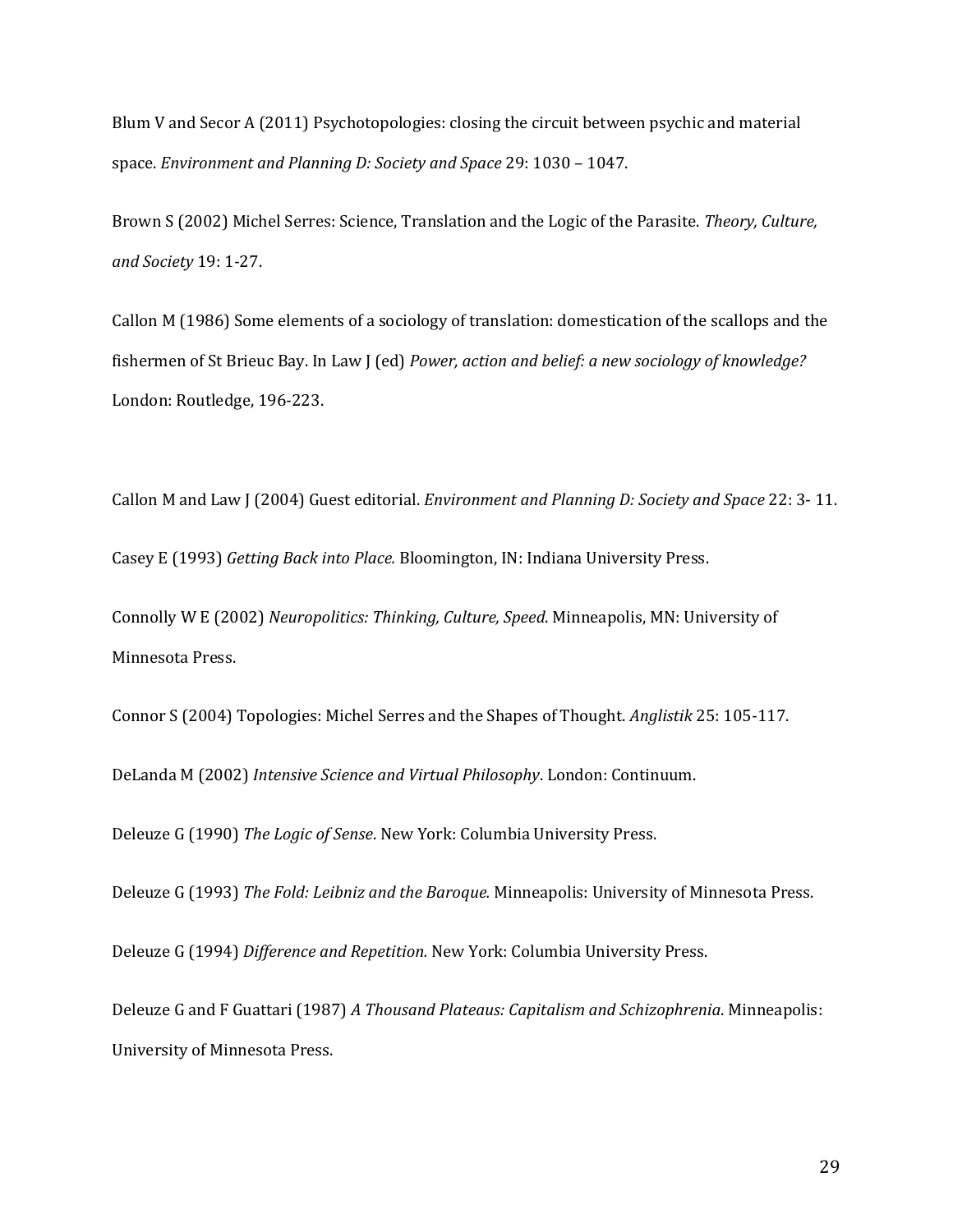Derrida J (2007 [1970]) Structure, sign, and play in the discourse of the human sciences. In: Macksey R and Donato E (eds). *The Structuralist Controversy: The Languages of Criticism & the Sciences of Man*. Baltimore: Johns Hopkins University Press, 247-272.

Elden S (2011) What's shifting? *Dialogues in Human Geography* 1(3): 304-307.

Garrett H E (1939) Lewin's "topological" psychology; an evaluation. *Psychological Review* 46: 517- 524.

Giaccaria P and Minca C (2011) Topographies/topologies of the camp: Auschwitz as a spatial threshold. *Political Geography* 30(1): 3-12.

Gregory D (2006) Splintering Palestine. In: Van Houtum H, Kramsch O, Zierhofer W (eds) *B/ordering Space.* Burlington, VT: Ashgate, 123-140.

Grosz E (1994) *Volatile Bodies: Toward a Corporeal Feminism*. Bloomington: Indiana University Press.

Hannah M (2006) Torture and the ticking bomb: the war on terrorism as a geographical imagination of power/knowledge. *Annals of the Association of American Geographers* 96(3): 622- 640.

Harvey P (2012) The Topological Quality of Infrastructural Relation: An Ethnographic Approach. *Theory, Culture & Society* 29(4/5): 76-92.

Hinchcliffe S and Allen J, Lavau S, Bingham N, Carter S (2012) Biosecurity and the topologies of infected life: from borderlines to borderlands. *Transactions of the Institute of British Geographers* doi: 10.1111/j.1475-5661.2012.00538.x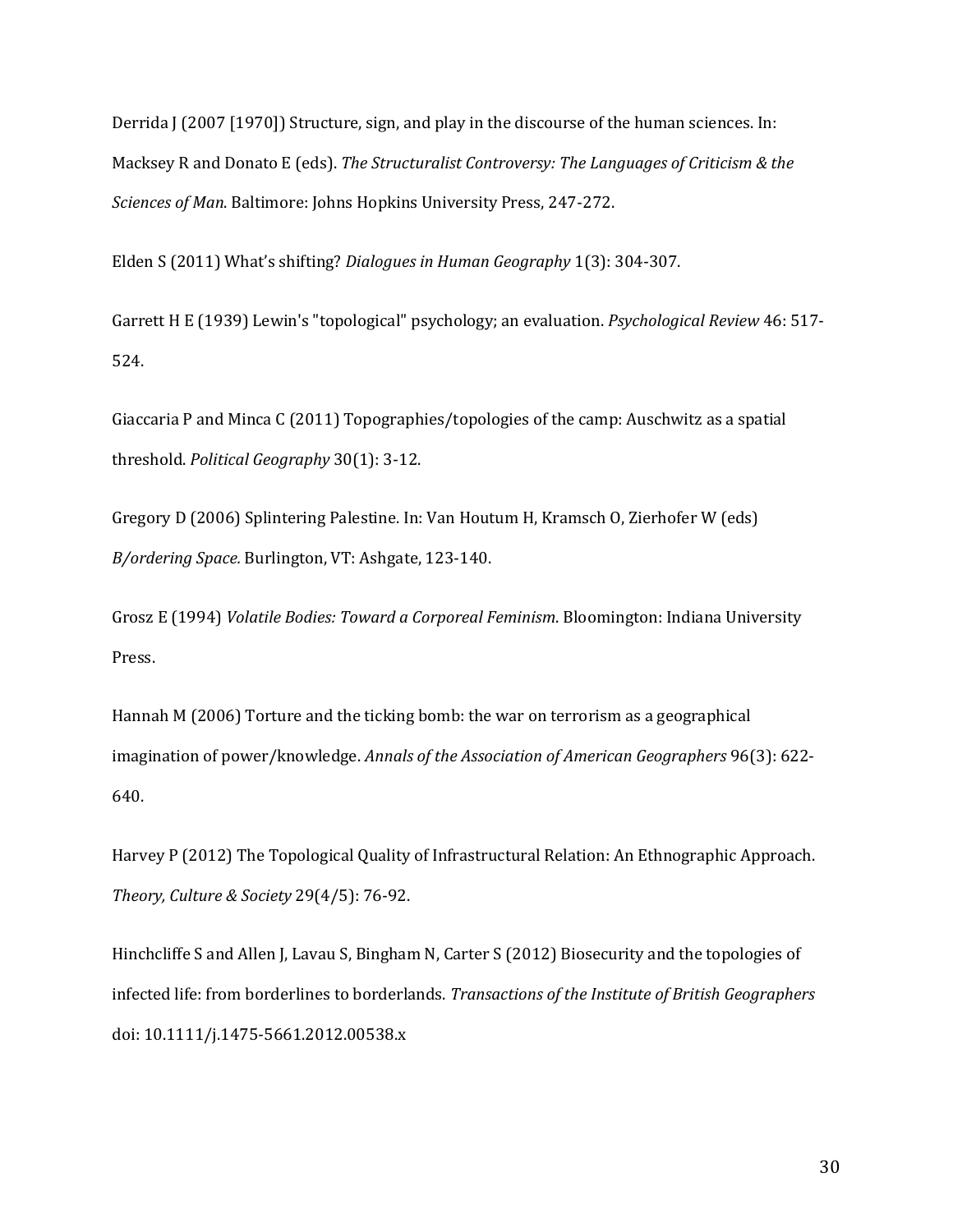Jammer M (1969) *Concepts of Space: The History of Theories of Space in Physics*, Second Edition. Cambridge, MA: Harvard University Press.

Joronen M (2012) Heidegger, event and the ontological politics of the site. *Transactions of the Institute of British Geographers*. in press. doi: 10.1111/j.1475-5661.2012.00550.x

Joronen M (n.d.) Bringing ontology back to its site: on the event of onto-topology. Unpublished manuscript. On file with authors.

Lacan J (1973) L'Étourdit [Stunned] *Silicet* 4. Paris: Seuil.

Lacan J (1998) *The Seminar of Jacques Lacan Book XX Encore (1972-1973)* translated by B Fink. New York: Norton.

Lacan J (2006 [1966]) Remarks on Daniel Lagache's presentation: psychoanalysis and personality structure. In: *Ecrits* translated by B Fink New York: Norton, 543-574.

Lacan J (2007 [1970]) Of structure as an inmixing of an otherness prerequisite to any subject whatever. In: Macksey R and Donato E (eds) *The Structuralist Controversy: The Languages of Criticism & the Sciences of Man*. Baltimore: Johns Hopkins University Press, 186-200.

Latham A (2002) Re-theorizing the scale of globalization: topologies, actor-networks, and cosmopolitianism. In: Herod A and Wright M (eds) *Geographies of Power: Making Scale*. Oxford: Blackwell, 115-144.

Latour B (1987) *Science in Action*. Cambridge, MA: Harvard University Press.

Latour B (2005) *Reassembling the Social.* Oxford, UK: Oxford University Press.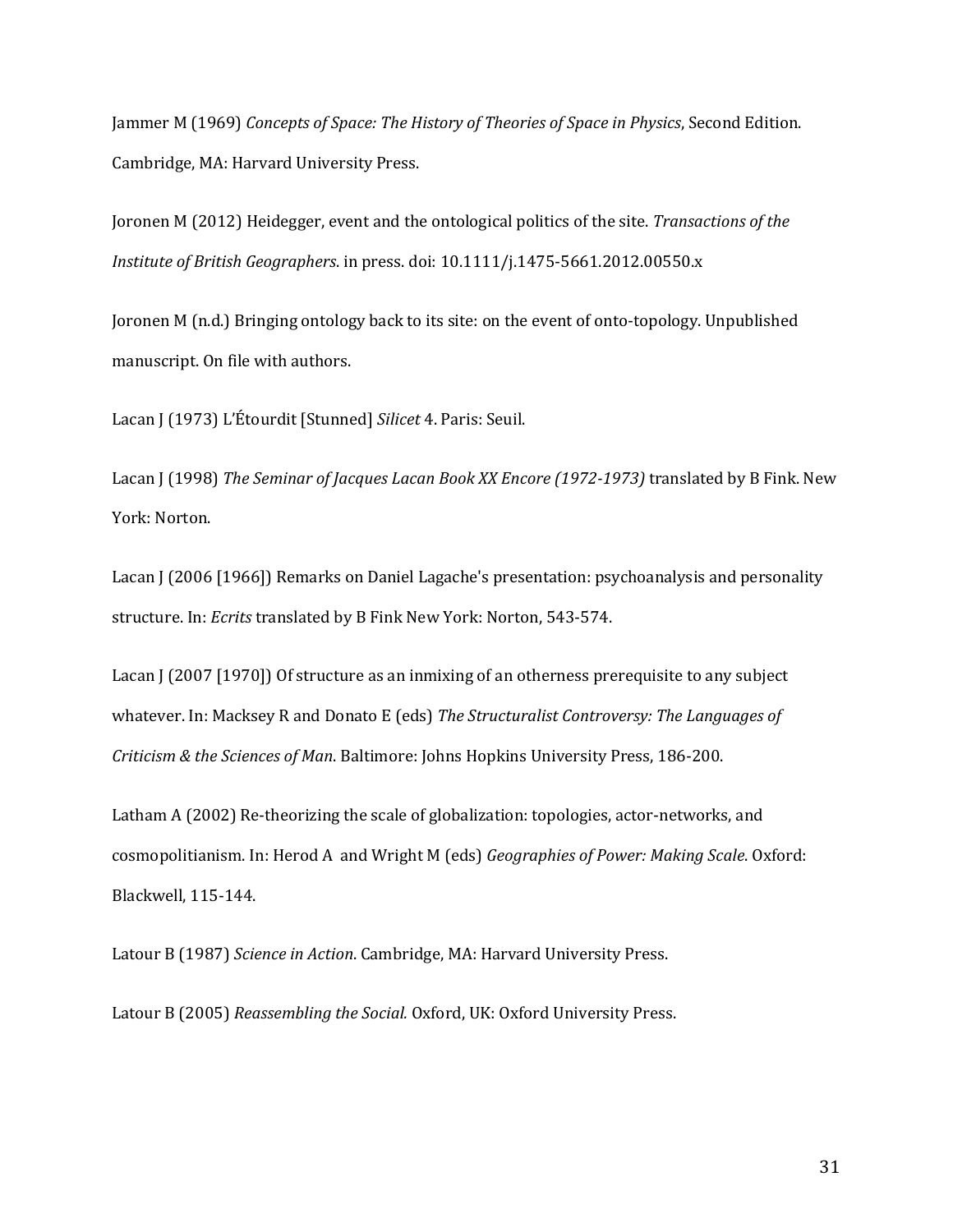Lash S (2012) Deforming the Figure: Topology and the Social Imaginary. *Theory, Culture & Society* 29(4/5): 261-287.

Law J and Mol A (2001) Situating technoscience: an inquiry into spatialities. *Environment and Planning D: Society and Space* 19: 609- 621.

Law J and Urry J (2004) Enacting the social. *Economy and Society* 33(3): 390-410.

Lefebvre H (1991) *The Production of Space.* Trans. Nicholson-Smith D. Malden, MA: Blackwell.

Lewin K (1936) *Principles of Topological Psychology*. New York: McGraw-Hill.

Leys R (2011) The turn to affect: A critique. *Critical Inquiry* 37: 434-472.

Lury C and Parisi L, Terranova T. Introduction: The Becoming Topological of Culture. *Theory, Culture & Society* 29(4/5): 3-35.

Malpas J (1999) *Place and Experience: A Philosophical Topography.* Cambridge: Cambridge University Press.

Malpas J (2008) *Heidegger's Topology.* Cambridge, MA: MIT Press.

Malpas J (2012) Putting space in place: philosophical topography and relational geography. *Environment and Planning D: Society and Space* 30(2): 226 – 242.

Malpas J (2012b) *Heidegger and the Thinking of Place.* Cambridge, MA: MIT Press.

Massey D (1992) Politics and Space/Time. *New Left Review* 196: 65-84.

Massey D (1999) Space-time, 'science', and the relationship between physical geography and human geography. *Transactions of the Institute of British Geographers* 24: 261-276.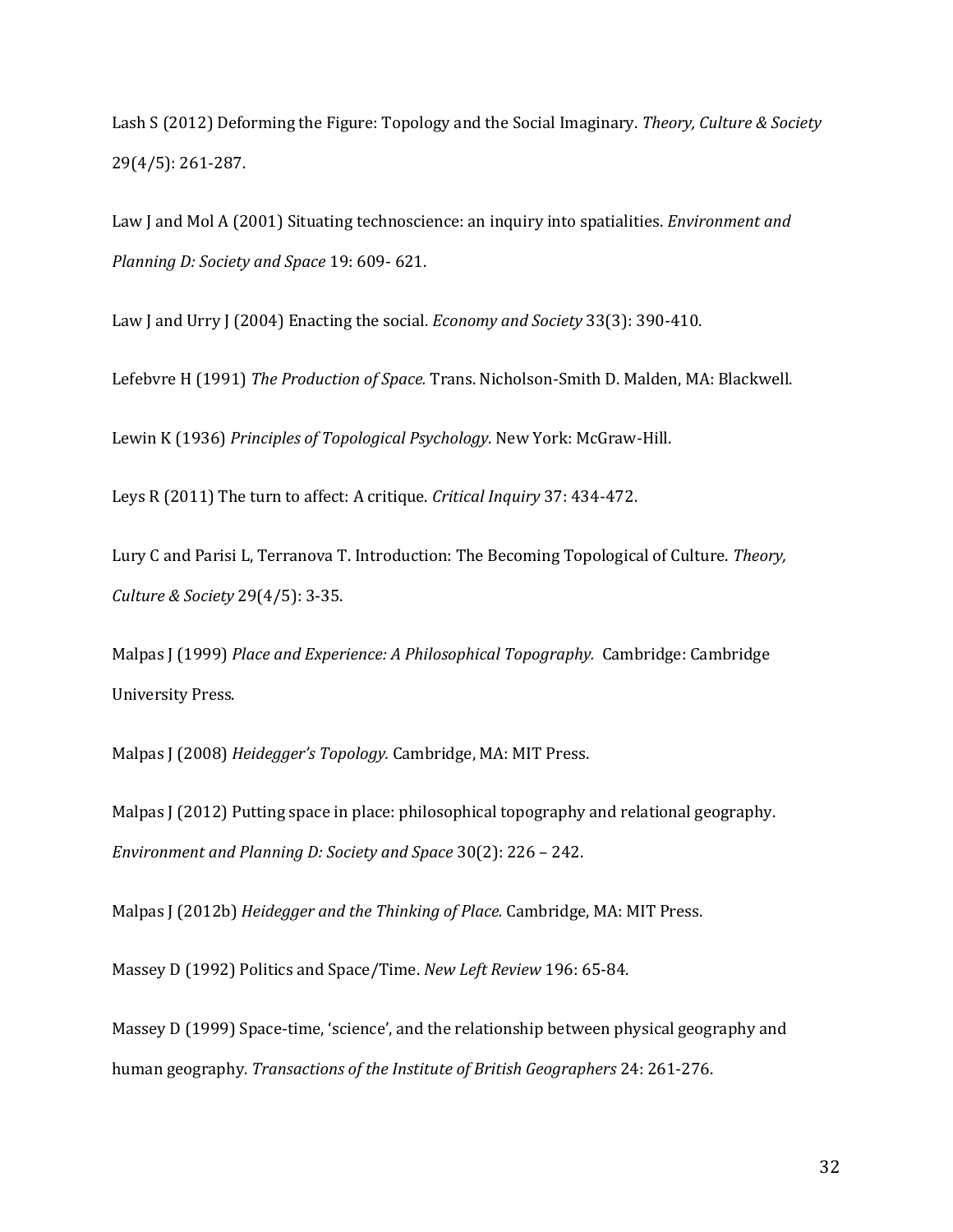Massey D (2005) *For space*. Thousand Oaks, CA: Sage Publications.

Massumi B (2002) *Parables for the Virtual*. Durham, NC: Duke University Press.

Merzbach U C and Boyer C B (2011) *A History of Mathematics*, Third Edition. Hoboken, NJ: Wiley.

Mezzadra S (2011) The Gaze of Autonomy: Capitalism, Migration and Social Struggles. In Squire V (ed) *The Contested Politics of Mobility: Borderzones and Irregularity.* London: Routledge, 121-142.

Mezzadra S and B Nielson (2012) Between Inclusion and Exclusion: On the Topology of Global Space and Borders. *Theory, Culture & Society* 29(4/5): 58-75.

Mol A and Law J (1994) Regions, networks, and fluids: Anaemia and social topology. *Social Studies of Science* 24: 641-670.

Mountz A (2011) Where asylum-seekers wait: feminist counter-topographies of sites between states. *Gender, Place and Culture* 18(3): 381-399.

Moreira T (2004) Surgical monads: a social topology of the operating room. *Environment and Planning D: Society and Space* 22: 53-69.

Murdoch J (2006) *Post-structuralist Geography*. Thousand Oaks: Sage.

Paasi A (2011a) Geography, space, and the reemergence of topological thinking. *Dialogues in Human Geography* 1(3): 299-303.

Paasi A (2011b) From region to space, Part II. In: Agnew J A and Duncan J S (eds) *The Wiley-Blackwell Companion to Human Geography,* First Edition. Sussex: Blackwell Publishing: 161-175.

Rosen S (2006) *Topologies of the Flesh: A Multidimensional Exploration of the Lifeworld*. Athens, OH: Ohio University Press.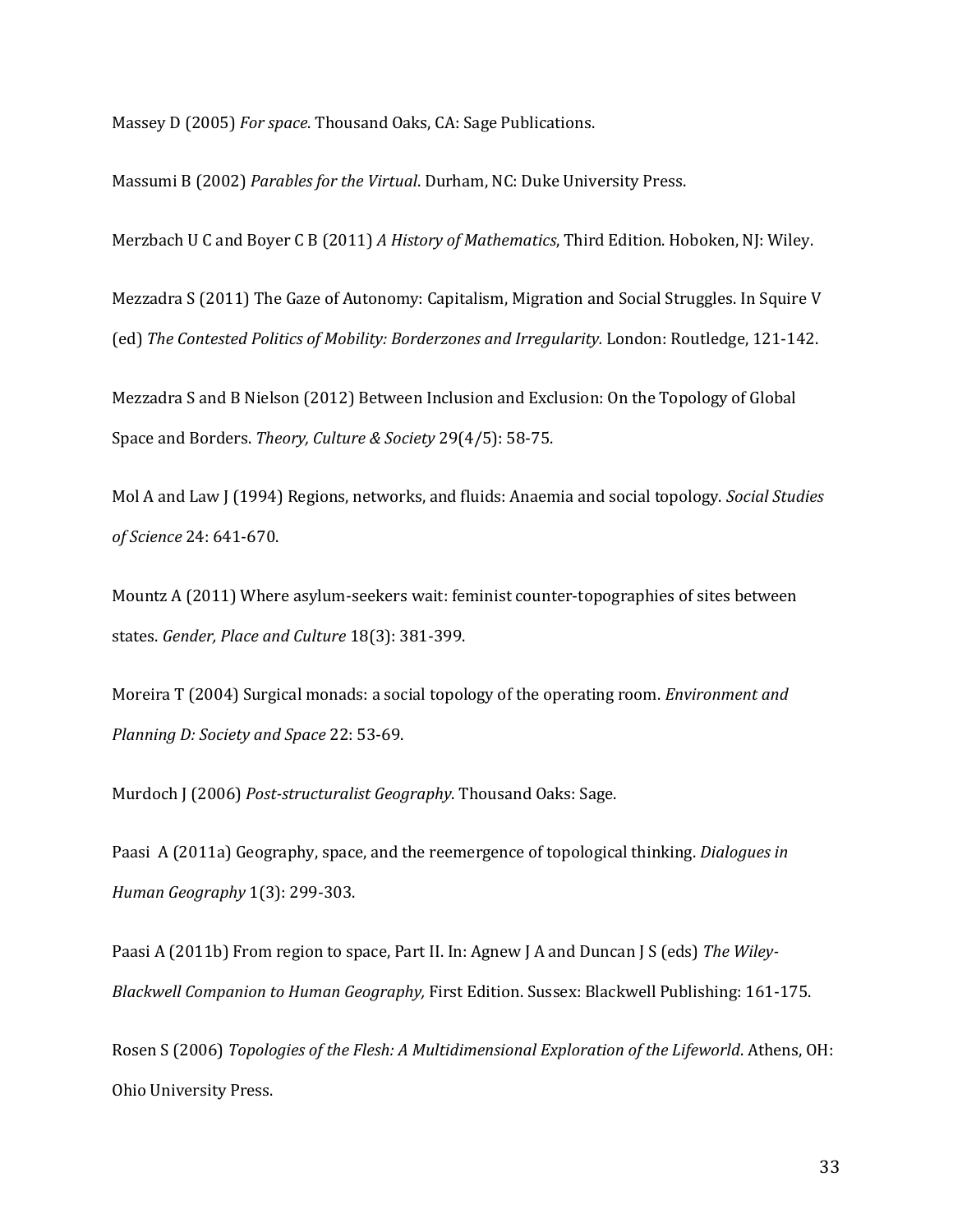Schatzki T (2002) *The Site of the Social.* State College, PA: Pennsylvania State University Press.

Secor A (2008) Žižek's dialectics of difference and the problem of space. *Environment and Planning A* 40(11): 2623-2630.

Secor A (2013) 2012 Urban Geography Plenary Lecture: Topological city. *Urban Geography* 34(4): 430-444.

Serres M (1972) *Hermès II: L'Interfèrence*. Paris: Minuit.

Serres M (1982) *Hermes: Literature, Science, Philosophy*. Eds Harari J V and Bell D. Baltimore, MD: The Johns Hopkins University Press.

Serres M and Latour B (1995) *Conversations on Science, Culture, and Time.* Translated by Lapidus R. Ann Arbor, MI: Michigan University Press.

Sha XW (2012) Topology and Morphogenesis. *Theory, Culture & Society* 29(4/5): 220-246.

Sheller M (2004) Mobile publics: beyond the network perspective. *Environment and Planning D: Society and Space* 22(1): 39 – 52

Shields A (2012) Cultural Topology: The Seven Bridges of Königsburg, 1736. *Theory, Culture & Society* 29(4/5): 43-57.

Smail D L (2008) *On Deep History and the Brain*. Berkeley: University of California Press.

Smith N and Katz C (1993) Grounding metaphor: Towards a spatialized politics. In: Keith M and Pile S (eds) *Place and the Politics of Identity.* London: Routledge, 67-83.

Sokol A and Bricmont J (1998) *Fashionable Nonsense: Postmodern Intellectuals' Abuse of Science*. New York: Picador.